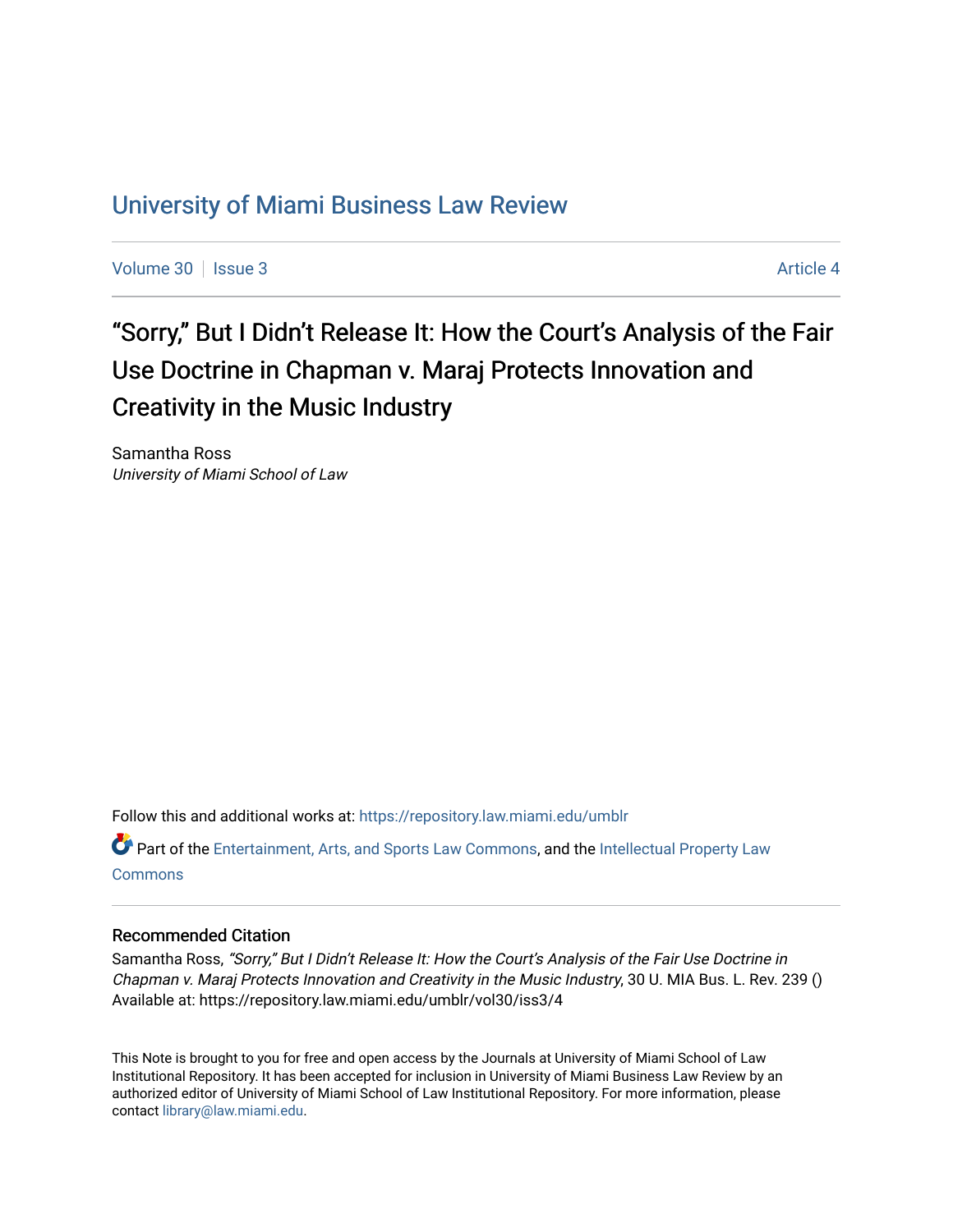# "Sorry," But I Didn't Release It: How the Court's Analysis of the Fair Use Doctrine in *Chapman v. Maraj* Protects Innovation and Creativity in the Music Industry

Samantha Ross\*

*Abstract*

*The fair use doctrine is an important affirmative defense to copyright infringement when a particular use does not interfere with copyright law's primary goal of promoting creativity for the public good. Artists and songwriters frequently experiment with copyrighted music without permission before seeking licensing approval from the original rights holders to "sample" or "replay" the work. In Chapman v. Maraj—a copyright infringement suit brought by Tracy Chapman against Nicki Minaj—the United States District Court for the Central District of California held that experimenting with a copyrighted musical composition for the purpose of creating a new work with an intent to seek licensing approval constitutes fair use and thus does not infringe the original copyright holder's exclusive right to prepare derivative works. This Note explores why the holding in Chapman v. Maraj is vital for the protection of songwriting and the music business as well as the continuation of innovation and creativity in music, analyzing this importance in light of the established goals of copyright law.*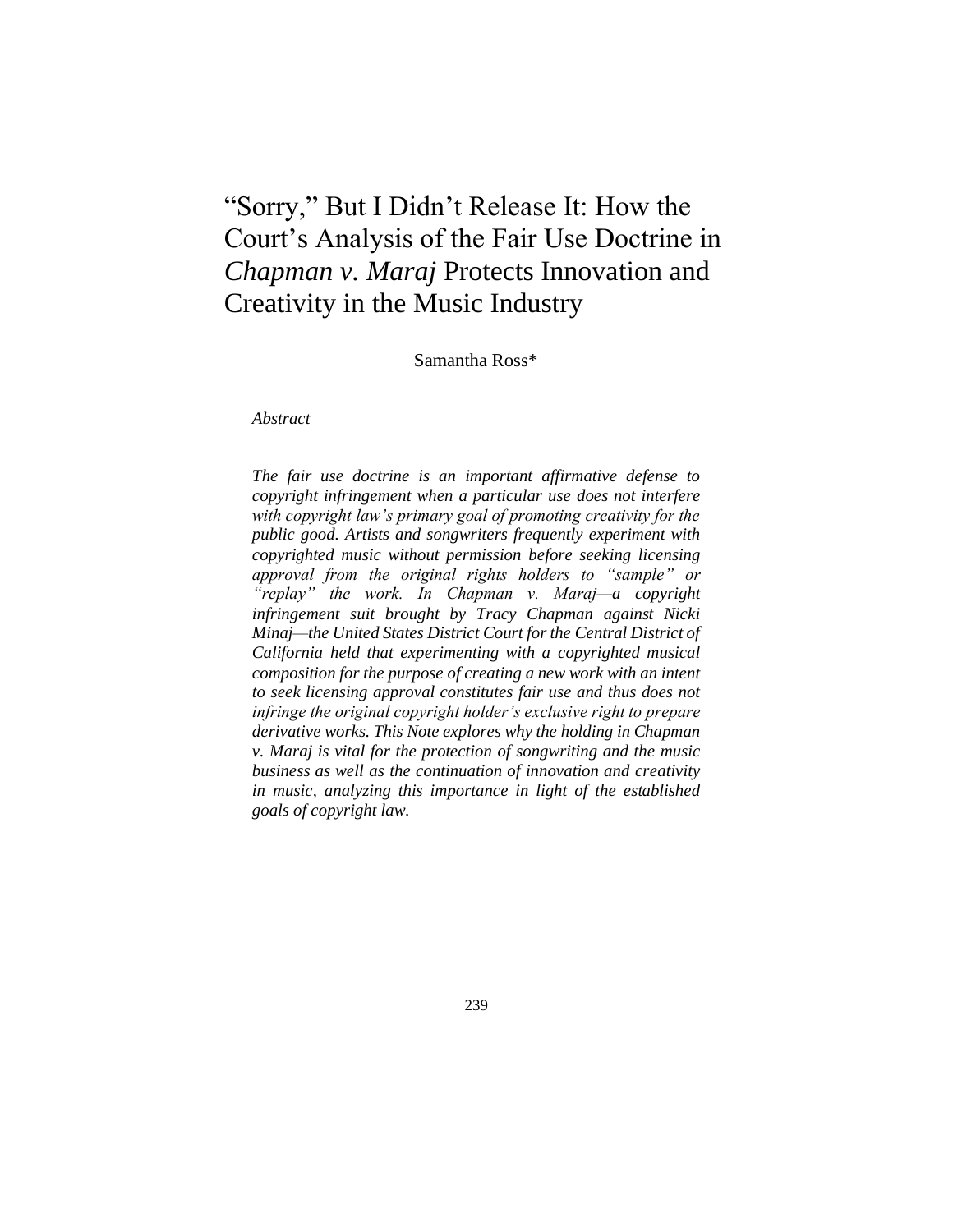|    |                                                              | 240 |
|----|--------------------------------------------------------------|-----|
| Н. | SAMPLING AND REPLAYING UNDER COPYRIGHT LAW242                |     |
|    | III. THE FAIR USE DOCTRINE AND CHAPMAN V. MARAJ246           |     |
|    | A. Development and Justification of the Fair Use Doctrine247 |     |
|    |                                                              | 248 |
|    |                                                              | 249 |
|    | 1.                                                           |     |
|    |                                                              |     |
|    | iii. The Amount and Substantiality of the Portion Used254    |     |
|    | iv. The Effect of the Use Upon the Potential Market or       |     |
|    |                                                              |     |
|    | v. Other Considerations and Weighing the Factors256          |     |
|    |                                                              |     |
|    |                                                              |     |
|    | Balancing the Interests of New and Existing Artists258<br>i. |     |
|    | ii. Limiting the Burdens of the Music Licensing Process260   |     |
|    |                                                              |     |
| V. |                                                              |     |
|    |                                                              |     |

#### I. INTRODUCTION

<span id="page-2-0"></span>The practice of incorporating portions of existing copyrighted music into the creation of new works is a fundamental part of modern songwriting and producing, particularly in the hip hop genre.<sup>1</sup> Actually, "[m]usical borrowing is a pervasive aspect of musical creation in all genres and all periods."<sup>2</sup> Today, in a world where anyone with a computer and internet access can take pieces of existing music and combine it with their

<sup>\*</sup> Executive Editor, *University of Miami Business Law Review*; Juris Doctor and Master of Laws in Entertainment, Arts and Sports Law Candidate, University of Miami School of Law, 2022; Bachelor of Business Administration, Music Business, Belmont University, 2019. Special thanks to Professor Andres Sawicki for his support and guidance in putting together this Note, as well as the entire Editorial Board of the *University of Miami Business Law Review* for their helpful edits and feedback.

<sup>1</sup> Sam Claflin, *How to Get Away with Copyright Infringement: Music Sampling As Fair Use*, 26 B.U. J. SCI. & TECH. L. 159, 160 (2020).

<sup>2</sup> Olufunmilayo B. Arewa, *From JC Bach to Hip-Hop: Musical Borrowing, Copyright and Cultural Context*, 84 N.C. L. REV. 547, 547 (2006).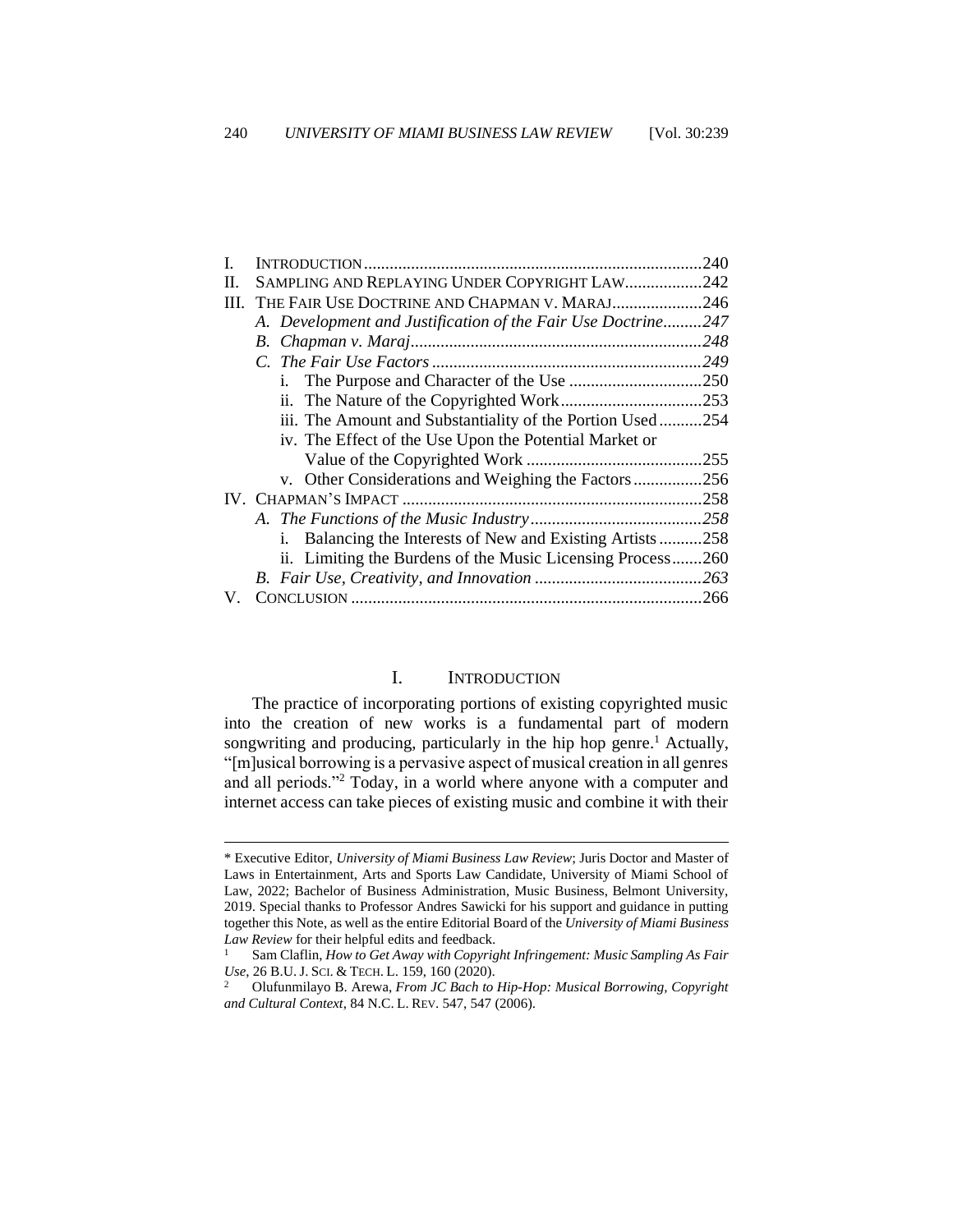own, experimenting with existing copyrighted music is more prevalent than ever despite the significant development of copyright law over the past century.<sup>3</sup> Although current copyright law bars the unauthorized use of copyrighted material in new works—through means such as sampling or replaying—artists often experiment with preexisting copyrighted works before ever seeking clearance from the copyright holder. In fact, if an artist intends on sampling or replaying a preexisting song—a concept that will be explained momentarily—they normally must first actually complete the creation of the song before seeking permission from the copyright holders in order to show the publisher and record company behind the ownership of the original song how it will be used in the new work.<sup>4</sup>

Recording artist Onika Tanya Maraj, more popularly known as Nicki Minaj ("Minaj"), did just that: experiment. Minaj was working on an album and began playing around with portions of a song, "Sorry" by Shelly Thunder, when she discovered that it was actually a cover of Tracy Chapman's ("Chapman") song "Baby Can I Hold You."<sup>5</sup> Minaj immediately sought a license from Chapman—the composition and sound recording copyright holder of the song—but Chapman adamantly refused, leading Minaj to subsequently remove the song from her upcoming album.<sup>6</sup> Still, Chapman maintained that Minaj's use of her song constituted infringement.<sup>7</sup> Thus, in 2018, Chapman sued Minaj for copyright infringement.<sup>8</sup> On September 16, 2020, the United States District Court for the Central District of California held that although Minaj infringed Chapman's copyright in taking lyrics and melody from Thunder's version, her experimentation with the song with the intention of seeking a license constituted fair use.<sup>9</sup>

The decision in *Chapman v. Maraj* is unlike cases involving typical copyright infringement. Although Minaj technically infringed Chapman's work, the holding instead turned on whether Minaj could be held liable for sampling Chapman's work without actually commercially releasing the song. This Note will analyze the court's holding in *Chapman v. Maraj* and discuss its importance to creativity and innovation in the music industry. Part II of this Note discusses the concept of sampling and replaying and the way in which copyright law governs derivative works. Part III then

<sup>3</sup> *See* Guilda Rostama, *Remix Culture and Amateur Creativity: A Copyright Dilemma*, WIPO (June, 2015).

See DONALD S. PASSMAN, ALL YOU NEED TO KNOW ABOUT THE MUSIC BUSINESS 251 (Simon & Schuster, 10th ed. 2019).

<sup>5</sup> Chapman v. Maraj, No. 2:18-cv-09088, 5-6 (C.D. Cal. Sept. 16, 2020).

<sup>6</sup> *Id.* at 6.

<sup>7</sup> *See id.* at 1.

<sup>8</sup> *Id.*

<sup>9</sup> *Id.* at 12.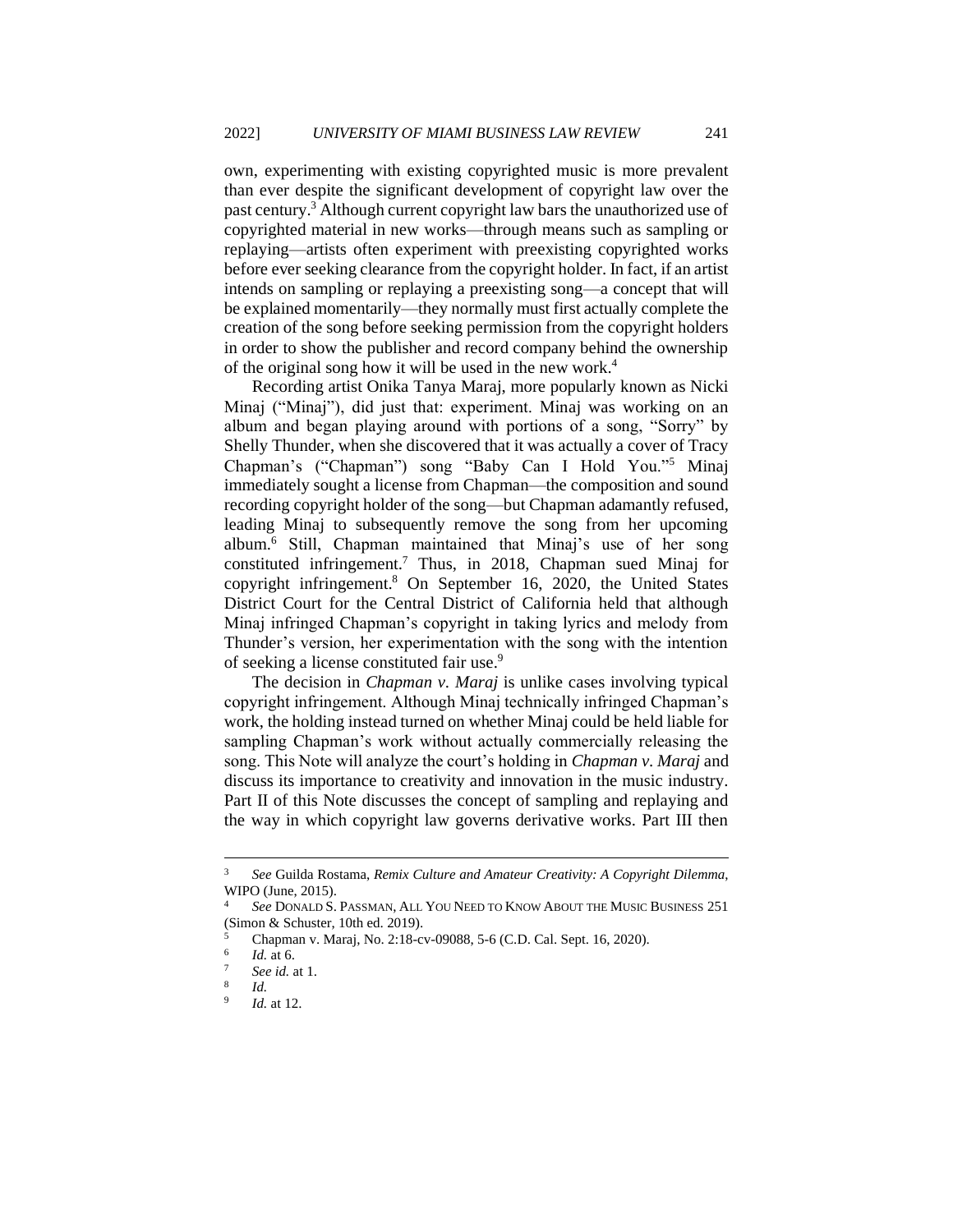addresses the fair use doctrine and the application of the doctrine in *Chapman v. Maraj*. Part IV then identifies the implications of the holding in *Chapman*, including the decision's impact on the music licensing process and the importance of the fair use doctrine in furthering creativity and innovation in music.

# <span id="page-4-0"></span>II. SAMPLING AND REPLAYING UNDER COPYRIGHT LAW

The development and progress of art and culture has, throughout history, involved referencing past or existing expressions which are then used to create new ones.<sup>10</sup> All forms of artistic expression, from visual art to architecture, have relied on the practice of borrowing from the past to inspire something new.<sup>11</sup> Yet, copyright law requires that a work must have some level of originality in order for the author to be granted certain exclusive rights over the work.<sup>12</sup> This idea, however, "is constantly in tension with the reality that virtually all creative persons work on the shoulders of those who preceded them."<sup>13</sup> This tension is kept balanced by a variety of factors, including the limited duration of copyright protection and the dichotomy between idea and expression: although creators may reference others' ideas within copyrighted works, they typically may not explicitly copy the expression of those ideas in the creation of new copyrightable material. $14$ 

This dichotomy can be seen within the root of federal copyright protection, found in Article I, Section 8, Clause 8 of the Constitution, which gives Congress the power to "promote the progress of science and useful arts, by securing for limited times to authors and inventors the exclusive right to their respective writings and discoveries."<sup>15</sup> The generally accepted purpose of copyright law is to encourage and incentivize individuals to create works for the benefit of society.<sup>16</sup>

<sup>10</sup> *See* Rostama, *supra* note 3.

<sup>11</sup> *See* Emily Harper, *Music Mashups: Testing the Limits of Copyright Law As Remix Culture Takes Society By Storm*, 39 HOFSTRA L. REV. 405, 405 (2010) (citing Lawrence Lessig, *Remix: Making Art and Commerce Thrive in the Hybrid Economy*, 82-83 (2008)).  $^{12}$  17 U.S.C. § 102.

<sup>13</sup> Richard H. Chused, *The Legal Culture of Appropriation Art: The Future of Copyright in the Remix Age*, 17 TUL.J. TECH. & INTELL. PROP. 163, 170 (2014).

<sup>14</sup> 17 U.S.C. § 102(b). This dichotomy has proven tumultuous over time in the enforcement of copyright law, as the intangible distinction between ideas and expressions of those ideas is often subjective. *See generally* Dale P. Olson, *The Uneasy Legacy of Baker v. Selden*, 43 S.D. L. REV. 604 (1998).

<sup>&</sup>lt;sup>15</sup> U.S. CONST. art. I, § 8, cl. 8.<br><sup>16</sup> See e.g. Sony Corp. y. Uni

<sup>16</sup> *See, e.g*., Sony Corp. v. Universal City Studios, Inc., 464 U.S. 417, 429 (1984); *see also* Mazer v. Stein, 347 U.S. 201, 219 (1954); *see also* Feist Publ'ns, Inc. v. Rural Tel. Serv., Co. 499 U.S. 340, 359-60 (1991).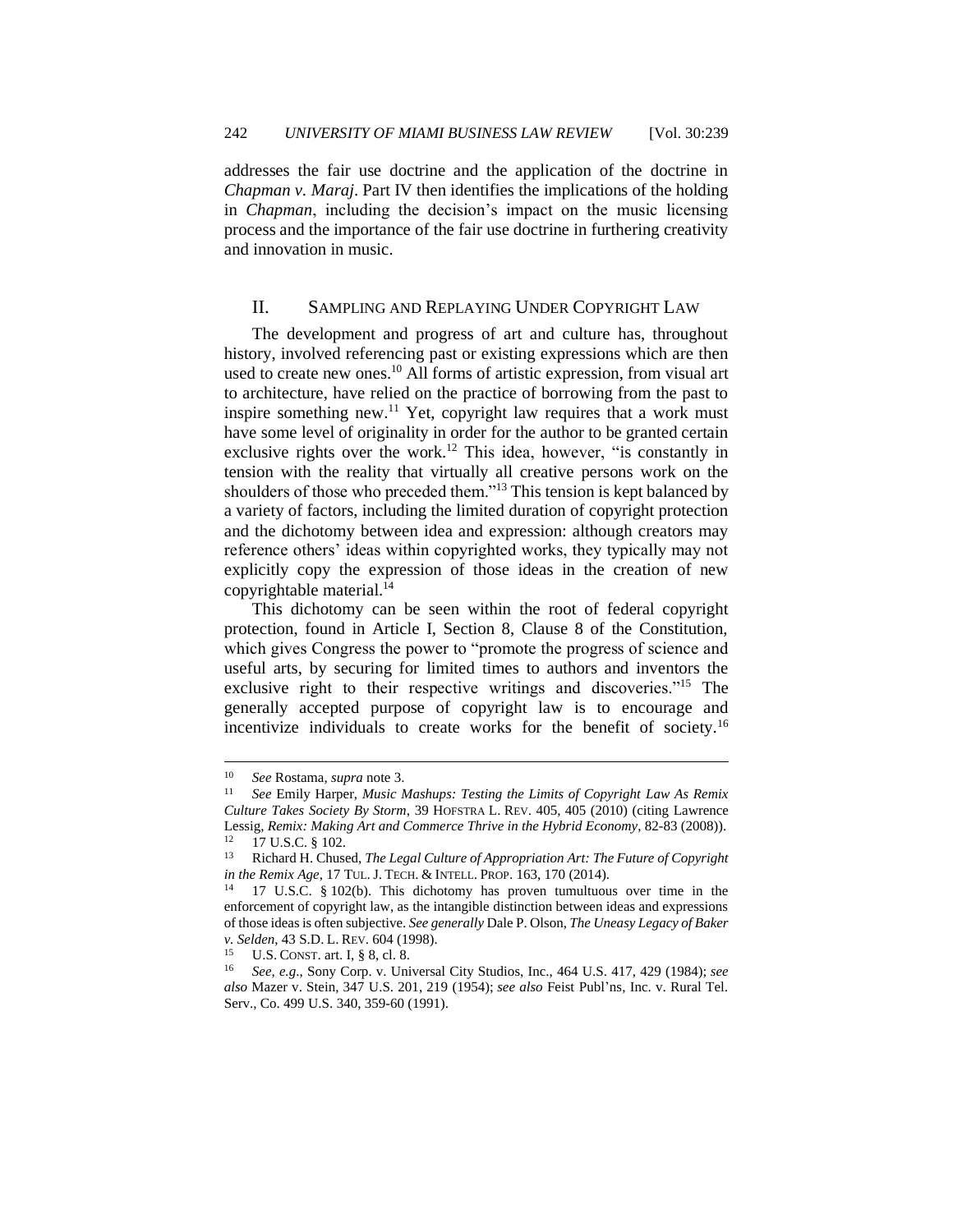Copyright owners, therefore, have a set of exclusive rights in their copyrighted work and can prevent others from distributing, reproducing, performing, or creating derivative works based on such copyrighted work.<sup>17</sup> These exclusive rights incentivize authors to produce creative works for the advancement of the arts and, ultimately, the benefit of the public through access and use of the works.<sup>18</sup>

When it comes to music, copyright protection is separated into the musical composition and the sound recording, which are two separate copyrights.<sup>19</sup> A musical composition is a song's melody and lyrics, while a sound recording is the embodiment of the performance of a musical composition—nowadays, this is usually the digital recording of the song. $20$ The copyright owner of a musical composition, as mentioned previously, enjoys certain exclusive rights, including the right to create derivative works,<sup>21</sup> which is the right at issue in the court's decision in *Chapman v*. *Maraj*<sup>22</sup> If someone interferes with a copyright owner's exclusive right without permission, the copyright holder can sue for infringement.<sup>23</sup> And unless the defendant can successfully assert an affirmative defense, the plaintiff will be entitled to a remedy. $^{24}$ 

A "derivative work" is a work that is based upon a previously copyrighted work.<sup>25</sup> The category of derivative works includes sound recordings as well as various other forms in which a copyrighted work is transformed or adapted in some way.<sup>26</sup> In the music industry, the practice of building upon previously copyrighted work to create derivative works is quite prevalent. Under the compulsory licensing regime in copyright law, anyone can make their own version of a musical composition as long as the composition has been previously recorded with the permission of the composition copyright owner and a statutory royalty is paid to the composition copyright owner for the use of the composition.<sup>27</sup> This practice contributed to a musical culture that widely accepted the act of using the music of others without permission.<sup>28</sup> And sampling or

 $^{17}$  17 U.S.C.  $\frac{8}{9}$  106(a).

<sup>18</sup> Michael Allyn Pote, *Mashed-Up In Between: The Delicate Balance of Artists' Interests Lost Amidst the War on Copyright*, 88 N.C. L. REV. 639, 649 (2010).

<sup>19</sup> *See* 17 U.S.C. § 102(a).

 $\frac{20}{21}$  17 U.S.C. § 101.

<sup>21</sup> *See* 17 U.S.C. § 106(a).

<sup>&</sup>lt;sup>22</sup> Chapman v. Maraj, No. 2:18-cv-09088, 21-29 (C.D. Cal. Sept. 16, 2020).<br><sup>23</sup> Harper, sunga pota 11 at 413 (citing Harper & Bour Publishers, Inc. y. Not

Harper, *supra* note 11, at 413 (citing Harper & Row Publishers, Inc. v. Nation Enters., 471 U.S. 539, 546 (1985)).

<sup>&</sup>lt;sup>24</sup> *Id.* (citing Campbell v. Acuff-Rose Music, Inc., 510 U.S. 569, 574-75 (1994)).<br><sup>25</sup> 17 U.S.C. 8 101

 $rac{25}{26}$  17 U.S.C. § 101.

 $rac{26}{27}$  *Id.* 

<sup>27</sup> *See* 17 U.S.C. § 115.

<sup>28</sup> Chused, *supra* note 13, at 179.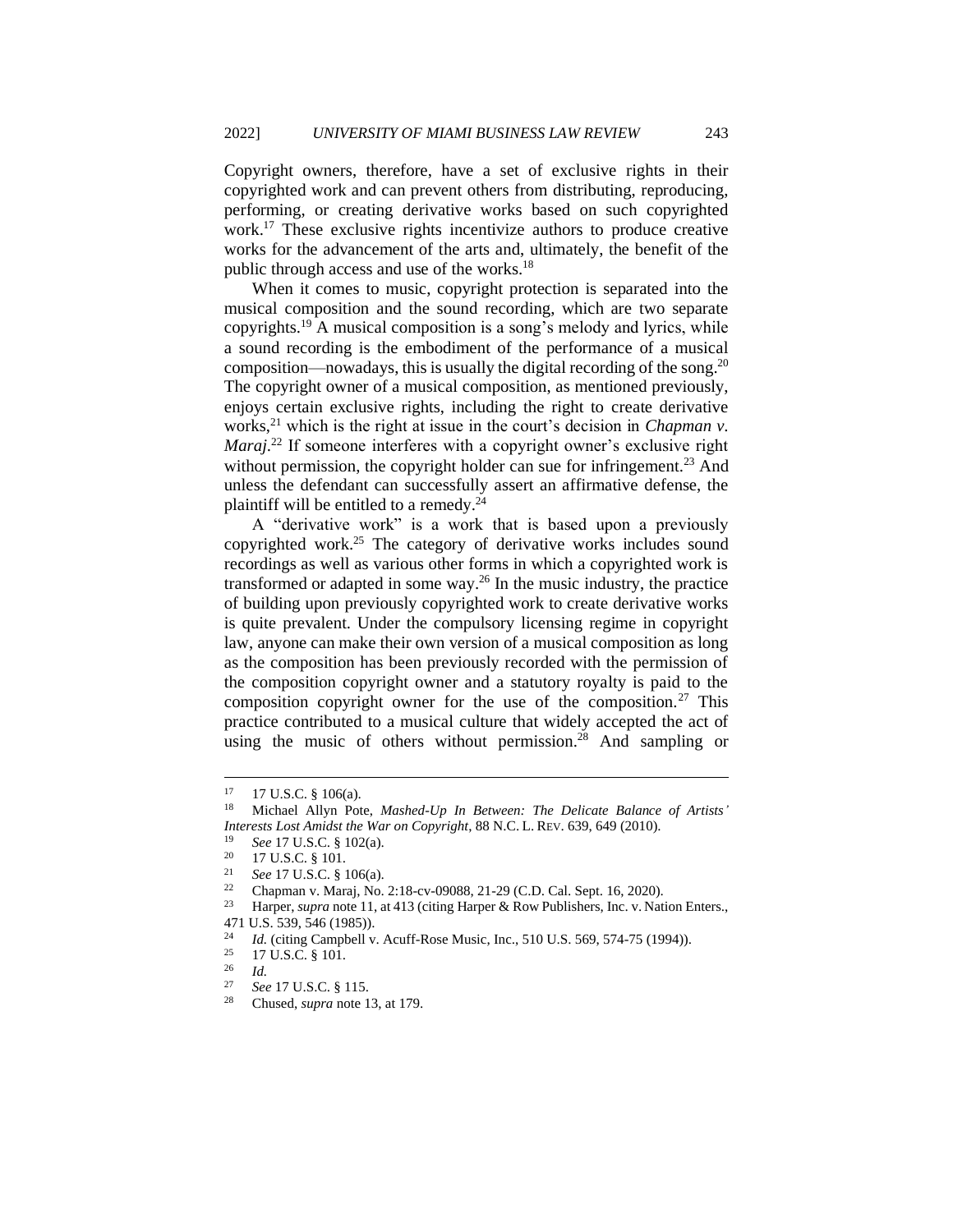replaying—both involving the practice of taking pieces of a copyrighted work in the creation of a new one—have also been integral to the development of music during the past century.<sup>29</sup>

The legal right to use a composition without permission, upon the payment of a royalty, is called a compulsory mechanical license.<sup>30</sup> This license, however, applies only to pure covers of a musical composition; if the use changes the "fundamental character" of the composition, the use then requires permission from the composition copyright owner.<sup>31</sup> A copyright holder can, therefore, deny anyone permission to create a derivative work that changes the fundamental character of the song for any reason. Although Chapman accordingly cannot prevent Minaj from creating a pure cover of her song, Chapman may deny—and did numerous times—Minaj's use of the song because Minaj's use of the composition altered the character of the song.

Minaj's use of Chapman's song falls into the realm of sampling or "replaying," which either involves the use of the original sound recording or a duplication of a part of a song in a studio, respectively, both of which require express permission from the original copyright owner.<sup>32</sup> These practices differ from a cover, which involves a new recording of the composition and generally only requires a compulsory license (but not in all circumstances).<sup>33</sup> Minaj was experimenting with Shelly Thunder's song—a cover of Chapman's work—which means that Minaj's use is considered a "replay" of Chapman's composition, even if Minaj is directly sampling a cover track. Although sampling requires permission from both the musical composition copyright owner *and* the sound recording copyright owner, "replaying" only requires permission from the musical composition copyright owner.<sup>34</sup> Here, Chapman owns both the musical composition copyright and the sound recording copyright to the song in question. Her denial of a license to Minaj, however, is solely based in her exclusive rights as a musical composition copyright holder because Minaj was not attempting to directly sample Chapman's work, but rather was experimenting with a cover of it, thus only using the lyrics and melody of Chapman's composition in her new work. That being said, this Note discusses the implications of the court's holding for both replaying *and* sampling.

<sup>29</sup> Lauren Fontein Brandes, *From Mozart to Hip-Hop: The Impact of Bridgeport v. Dimension Films on Musical Creativity*, 14 UCLA ENT. L. REV. 93, 94 (2007) (internal citation omitted)).

 $\frac{30}{31}$  17 U.S.C. § 115.

 $\frac{31}{32}$  17 U.S.C. § 115(a)(2).

<sup>32</sup> *See* Passman, *supra* note 4, at 215-217.

<sup>33</sup> *See id.* at 251.

<sup>34</sup> *Id.*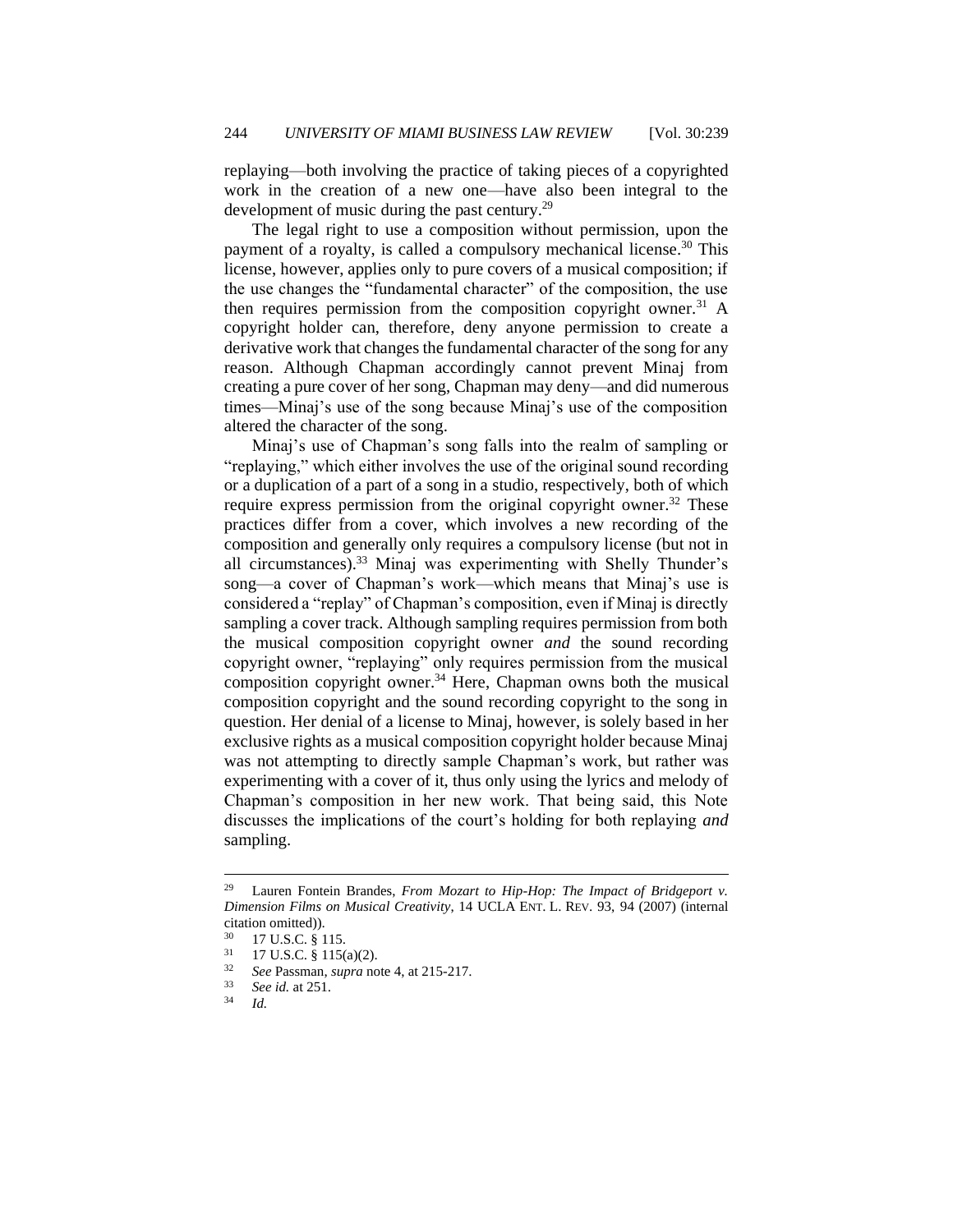Since the Southern District of New York's holding in a 1991 case involving a rap sample, courts have made it clear that under copyright law, the practice of sampling without permission constitutes copyright infringement.<sup>35</sup> That decision severely reduced the amount of sampling at the time, which had a significant impact on rap music—a genre built on sampling.<sup>36</sup> Fourteen years later, the Sixth Circuit confirmed that sampling copyrighted work requires a license and asserted that doing so does not stifle creativity.<sup>37</sup> In 2016, however, the Ninth Circuit published a contrary holding involving Madonna's song "Vogue" in ruling that some samples are so trivial that they are *de minimis* and therefore non-infringing.<sup>38</sup> Despite the general licensing requirement for sampling sound recordings and the uncertainty surrounding whether a specific sample constitutes infringement, sampling remains quite popular in music today. And, "to avoid liability for copyright infringement, popular artists obtain licenses for the works they sample"—at least most of the time.<sup>39</sup>

The process of obtaining a license to sample or replay a copyrighted sound recording or musical composition in the creation of a new work is a matter of private negotiation between a potential licensee and licensor.<sup>40</sup> When directly sampling the original sound recording in a new composition, a license is required not only from the sound recording copyright owner—typically the artist and their record label—but also from the musical composition copyright owner—usually the songwriter and their publisher.<sup>41</sup> As previously mentioned, the practice of replaying only requires the original musical composition copyright holder's permission.<sup>42</sup> In the professional music industry, artists commonly sample or replay songs in the studio and, before commercially releasing the new work, wait

<sup>35</sup> *See* Grand Upright Music Ltd. v. Warner Bros. Records, Inc., 780 F. Supp. 182 (S.D.N.Y. 1991) (holding that a rap artist's partial inclusion of a piece of copyrighted material in a rap recording constituted copyright infringement).

<sup>&</sup>lt;sup>36</sup> Brandes, *supra* note 29, at 95.<br><sup>37</sup> Bridgeport Music Inc. y. Di

<sup>37</sup> Bridgeport Music, Inc. v. Dimension Films, 410 F.3d 792, 800 (6th Cir. 2005) (holding that a two-second sample of a George Clinton song looped through the N.W.A. track "100 Miles and Runnin'" was a violation of Clinton's copyright).

<sup>38</sup> VMG Salsoul, LLC v. Ciccone, 824 F.3d 871 (9th Cir. 2016) (holding that Madonna's sample in Vogue was de minimis and therefore not enough to constitute copyright infringement).

<sup>&</sup>lt;sup>39</sup> Pote, *supra* note 18, at 684 (internal citations omitted).<br><sup>40</sup> See Harper, supra note 11, at 437 (citing David M

<sup>40</sup> *See* Harper, *supra* note 11, at 437 (citing David M. Morrison, *Bridgeport Redux: Digital Sampling and Audience Recording*, 19 FORDHAM INTELL. PROP. MEDIA & ENT. L.J. 75, 111 (2008)).<br> $^{41}$  See Buck M

<sup>41</sup> *See* Buck McKinney, *Creating the Soundtrack of Our Lives: A Practical Overview of Music Licensing*, 48 TEX.J. BUS. L. 1, 3 (2020).

<sup>42</sup> *See generally* Passman, *supra* note 4, at 215-217.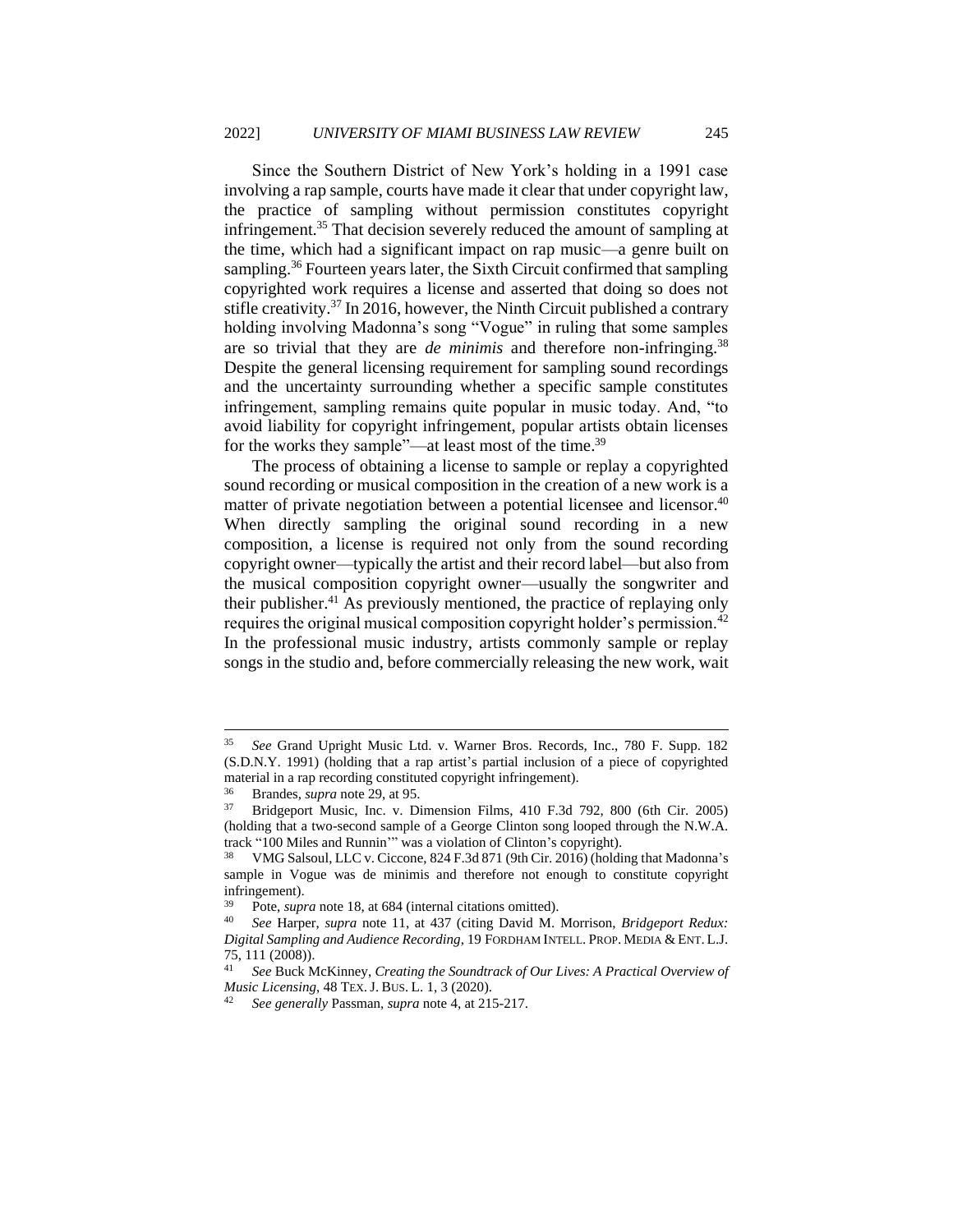for licensing permission from the copyright owner of the sampled or replayed work.<sup>43</sup>

Although some believe that the permission requirement in sampling or replaying undermines the goals of copyright law,<sup>44</sup> *Chapman v. Maraj* involves the distinct issue of whether an artist can be liable for pulling from an existing copyrighted song before commercially releasing the work.<sup>45</sup> The question was not whether Chapman's permission was necessary for Minaj to release a new song based on Chapman's song; the answer there is undoubtedly yes, as Minaj's work clearly infringed Chapman's copyright.<sup>46</sup> Instead, the question is whether Chapman's permission was necessary for Minaj to experiment with Chapman's composition in the studio in light of the fact that Minaj intended to obtain a license before releasing the work commercially.<sup>47</sup> To answer this question, the court considered Minaj's asserted affirmative defense of fair use.<sup>48</sup>

# <span id="page-8-0"></span>III. THE FAIR USE DOCTRINE AND CHAPMAN V. MARAJ

Copyright law requires that a songwriter or artist obtain permission from the copyright owner to use a copyrighted work.<sup>49</sup> Someone cannot simply sample or replay a song and release it without a license.<sup>50</sup> Under specific circumstances, however, an individual may use a copyrighted work without infringing on the copyright owner's exclusive rights if the use is considered "fair."<sup>51</sup> The fair use doctrine is asserted as an affirmative defense to copyright infringement actions,<sup>52</sup> so the party claiming it carries the burden of proof.<sup>53</sup>

<sup>43</sup> *See* Jeffrey Omari, *Mix and Mash: The Digital Sampling of Music Has Stretched the Meaning of the Fair Use Defense*, 33 L.A. LAW. 35, 40 (Sept. 2010).

<sup>44</sup> *See, e.g.*, Terry Hart, *License to Remix*, 23 GEO. MASON L. REV. 837, 837 (2016) (citing Julie E. Cohen, *Creativity and Culture in Copyright Theory*, 40 U.C. DAVIS L. REV. 1151, 1193 (2007)); *see also* Amy B. Cohen, *When Does a Work Infringe the Derivative Works of a Copyright Owner?*, 17 CARDOZO ARTS & ENT. L.J. 623, 646 (1999).

<sup>&</sup>lt;sup>45</sup> *See* Chapman v. Maraj, No. 2:18-cv-09088 (C.D. Cal. Sept. 16, 2020).

 $^{46}$  *See id.* at 5.

<sup>47</sup> *See id.*

<sup>&</sup>lt;sup>48</sup> *See id.* at 9-11.

<sup>49</sup> *See* 17 U.S.C. § 114.

<sup>&</sup>lt;sup>50</sup> *See* Am. Jur. 2d Copyright and Literary Property § 119.<br><sup>51</sup> 17 U S C & 107

 $^{51}$  17 U.S.C. § 107.<br>  $^{52}$  See id

<sup>52</sup> *See id.*

<sup>53</sup> *See, e.g.*, American Geophysical Union v. Texaco Inc., 60 F.3d 913, 918 (2d Cir. 1994).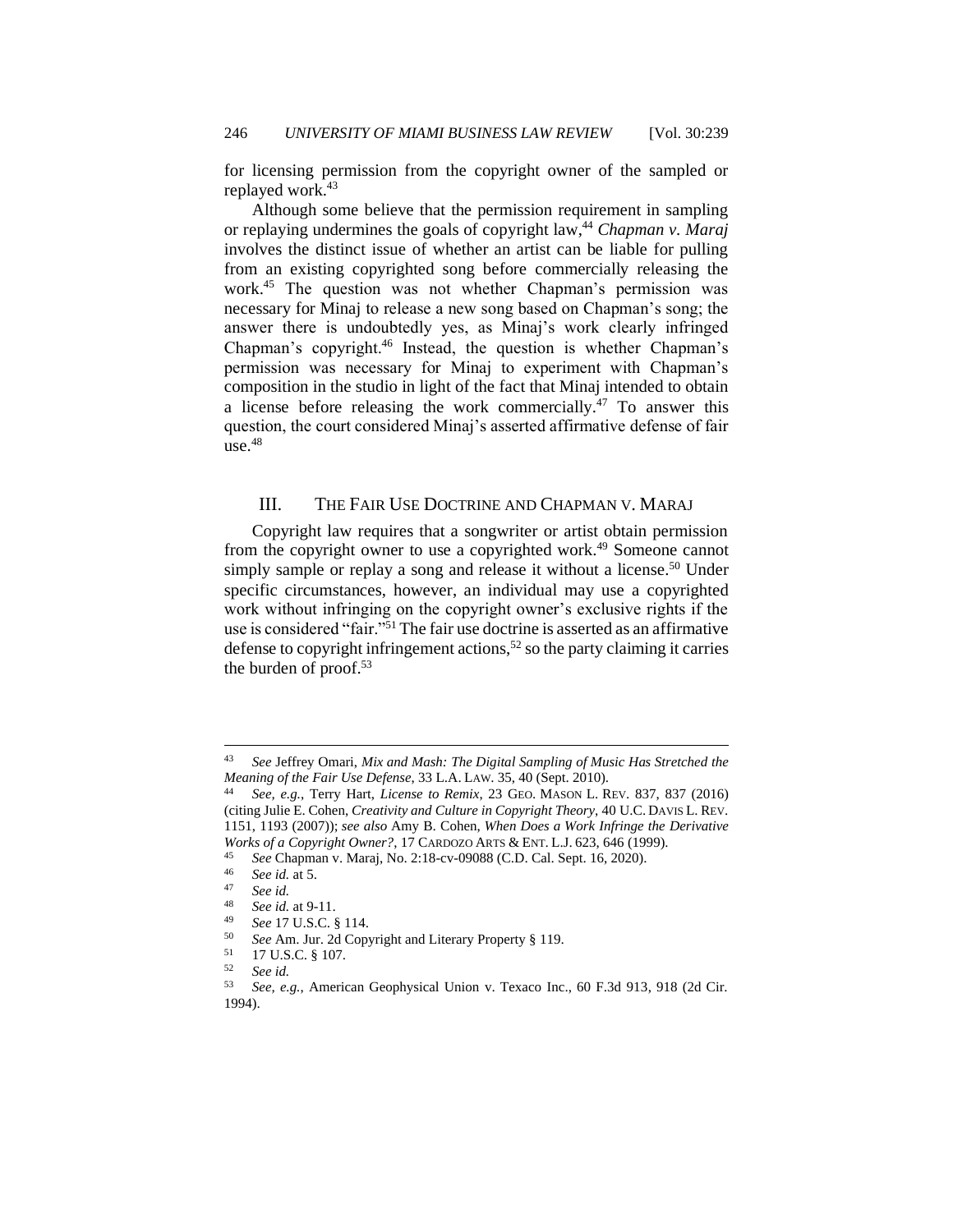The doctrine is applied and analyzed by courts on a case-by-case basis,<sup>54</sup> allowing courts to interpret copyright law according to the specific facts of each case in a way that balances the interests of copyright owners and the general public.<sup>55</sup> As a result of the "uncertainty of fact-specific inquiries,"<sup>56</sup> the fair use doctrine is often considered "the most troublesome in the whole law of copyright"<sup>57</sup> in that previous situations constituting fair use do not always help predict the outcome of future cases involving fair use defenses.

# <span id="page-9-0"></span>*A. Development and Justification of the Fair Use Doctrine*

The fair use doctrine,<sup>58</sup> as observed by the Supreme Court in *Campbell v. Acuff-Rose Music, Inc.*, "permits courts to avoid rigid application of the copyright statute when, on occasion, it would stifle the very creativity which that law is designed to foster."<sup>59</sup> The doctrine is based upon the idea that creating new works often involves referencing existing ones, and in some circumstances, this sort of referential activity should be permitted, as it furthers the purpose of copyright law. $60$  As a result, the fair use doctrine is arguably the most important mechanism in balancing the interests of copyright holders in the control and exploitation of their work on the one hand, and the public's interest in access to and use of work for

<sup>54</sup> Castle Rock Entertainment, Inc. v. Carol Pub. Group, Inc., 150 F.3d 132, 141 (2d Cir.  $1998$ ).<br>55 C.

<sup>55</sup> *See* Michael J. Madison, *Rewriting Fair Use and the Future of Copyright Reform*, 23 CARDOZO ARTS & ENT. L.J. 391, 406 (2005).

<sup>56</sup> Gregory M. Duhl, *Old Lyrics, Knock-Off Videos, and Copycat Comic Books: The Fourth Fair Use Factor in U.S. Copyright Law*, 54 SYRACUSE L. REV. 665, 679 (2004).

<sup>&</sup>lt;sup>57</sup> Dellar v. Samuel Goldwyn, Inc., 104 F.2d 661, 662 (2d Cir. 1939).<br><sup>58</sup> The idea of fair use can be traced back to English courts whose ratio

The idea of fair use can be traced back to English courts whose rationale was that new authors who used previous authors' works in good faith could create works that would then benefit the public. *See* Gyles v. Wilcox, 2 Atk. 141 (1740). Fair use in the United States was likely first explicitly introduced in Justice Story's opinion in *Folsom v. Marsh*. Justice Story analyzed the two extremes of referencing past work: essentially copying the entire work versus copying for the purpose of review or criticism. Story believed that if a new work fell somewhere in between these two extremes, courts must then evaluate the defendant's creative effort and whether the new work diminished the value of the original. If a work was simply the result of a "facile use of scissors" rather than substantial "intellectual labor," Story stated that the use of existing work was not fair. Justice Story believed several factors should be taken into consideration when determining the fair use of copyrighted work in the creation of a new one, including "the value of the materials taken, and the importance of it to the sale of the original work." Congress eventually codified similar factors in the Copyright Act of 1976. *See* Folsom v. Marsh, 9 F. Cas. 342, 344-48 (C.C.D. Mass. 1841).

<sup>&</sup>lt;sup>59</sup> Campbell v. Acuff-Rose Music, Inc., 510 U.S. 569, 577 (1994).<br><sup>60</sup> See Pierre N. Laval, *Toward a Fair Use Standard*, 103 Hapy

<sup>60</sup> *See* Pierre N. Leval, *Toward a Fair Use Standard*, 103 HARV. L. REV. 1105, 1108 (1990).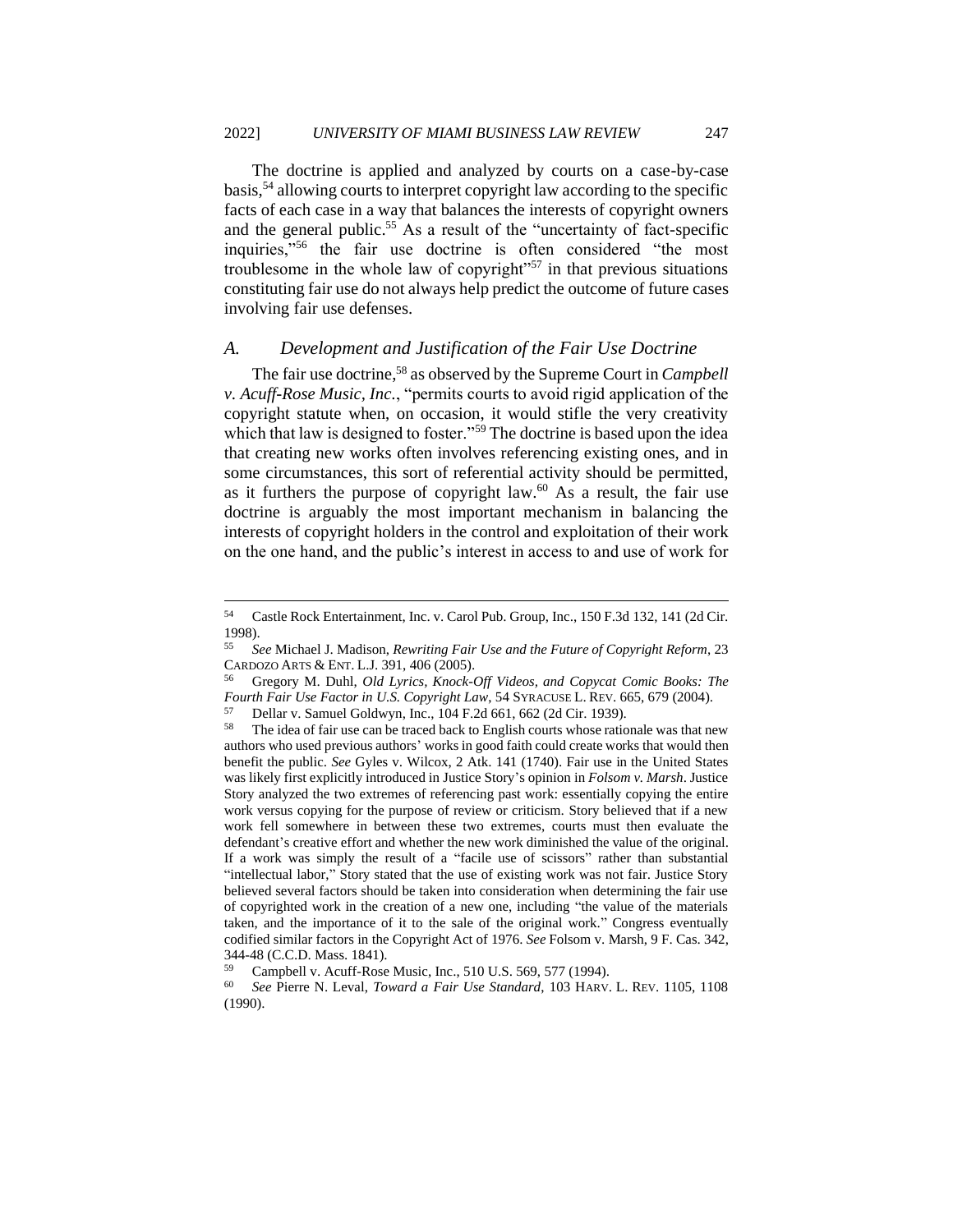the furtherance of the arts on the other.<sup>61</sup> The fundamental goals of copyright law require not only that "artists be incentivized to create works of art," but also that "future artists be able to use those works in order to advance the arts."<sup>62</sup> Thus, copyright law must balance the interests of both sides—something that the application of the fair use doctrine can help accomplish.<sup>63</sup>

### <span id="page-10-0"></span>*B. Chapman v. Maraj*

The bulk of intellectual discussion on fair use, replaying, and sampling in the music industry over the past few decades involves whether sampled music being sold without a license should constitute fair use.<sup>64</sup> The use in *Chapman v. Maraj*, however, involved a song that was never commercially released.<sup>65</sup> The analysis in *Chapman* turned on whether experimenting with a copyrighted song without permission with the intention to request a license before a commercial release constitutes fair use of that copyrighted work.<sup>66</sup>

In October 2018, Tracy Chapman sued Nicki Minaj for copyright infringement of Chapman's musical composition, "Baby Can I Hold You."<sup>67</sup> Minaj had been working on a project using a song by artist Shelly Thunder entitled "Sorry."<sup>68</sup> She experimented with the song to see what would come of it, with the intention of seeking a license if she decided to release it.<sup>69</sup> After Minaj's representatives discovered that "Sorry" was, in fact, a cover of a song by Tracy Chapman, Minaj began seeking permission from Chapman to release the song on her upcoming album.<sup>70</sup>

Chapman denied all requests from Minaj for a license to release the new song incorporating Chapman's composition, even after multiple attempts over the course of about two months and an attempt to get

<sup>61</sup> *See* THE DEP'T OF COM. INTERNET POL'Y TASK FORCE, *Copyright Policy, Creativity, and Innovation in the Digital Economy*, 21 (2013) (citing Sony Corp. of Am. v. Universal City Studios, Inc., 464 U.S. 417, 429 (1984)).

<sup>&</sup>lt;sup>62</sup> Pote, *supra* note 18, at 692 (citing U.S. CONST. art. I, § 8, cl. 8).

<sup>63</sup> *See id.*

<sup>64</sup> *See, e.g.*, Vera Golosker, *The Transformative Tribute: How Mash-Up Music Constitutes Fair Use of Copyrights*, 34 HASTINGS COMM. & ENT. L.J. 381, 381 (2012); *See also* Tonya M. Evans, *Sampling, Looping, and Mashing . . . Oh My! How Hip Hop Music is Scratching More Than the Surface of Copyright Law*, 21 FORDHAM INTELL. PROP. MEDIA & ENT. L.J. 843 (2011); *see generally* Pote, *supra* note 18.

<sup>65</sup> Chapman v. Maraj, No. 2:18-cv-09088, 10 (C.D. Cal. Sept. 16, 2020).<br>66 See id at 9-12

<sup>66</sup> *See id.* at 9-12.

 $\begin{array}{cc} 67 & \text{Id. at 1.} \\ 68 & \text{Id. at 5.} \end{array}$ 

 $\frac{68}{69}$  *Id.* at 5.

 $\frac{69}{70}$  *Id.* 

*Id.* at 6.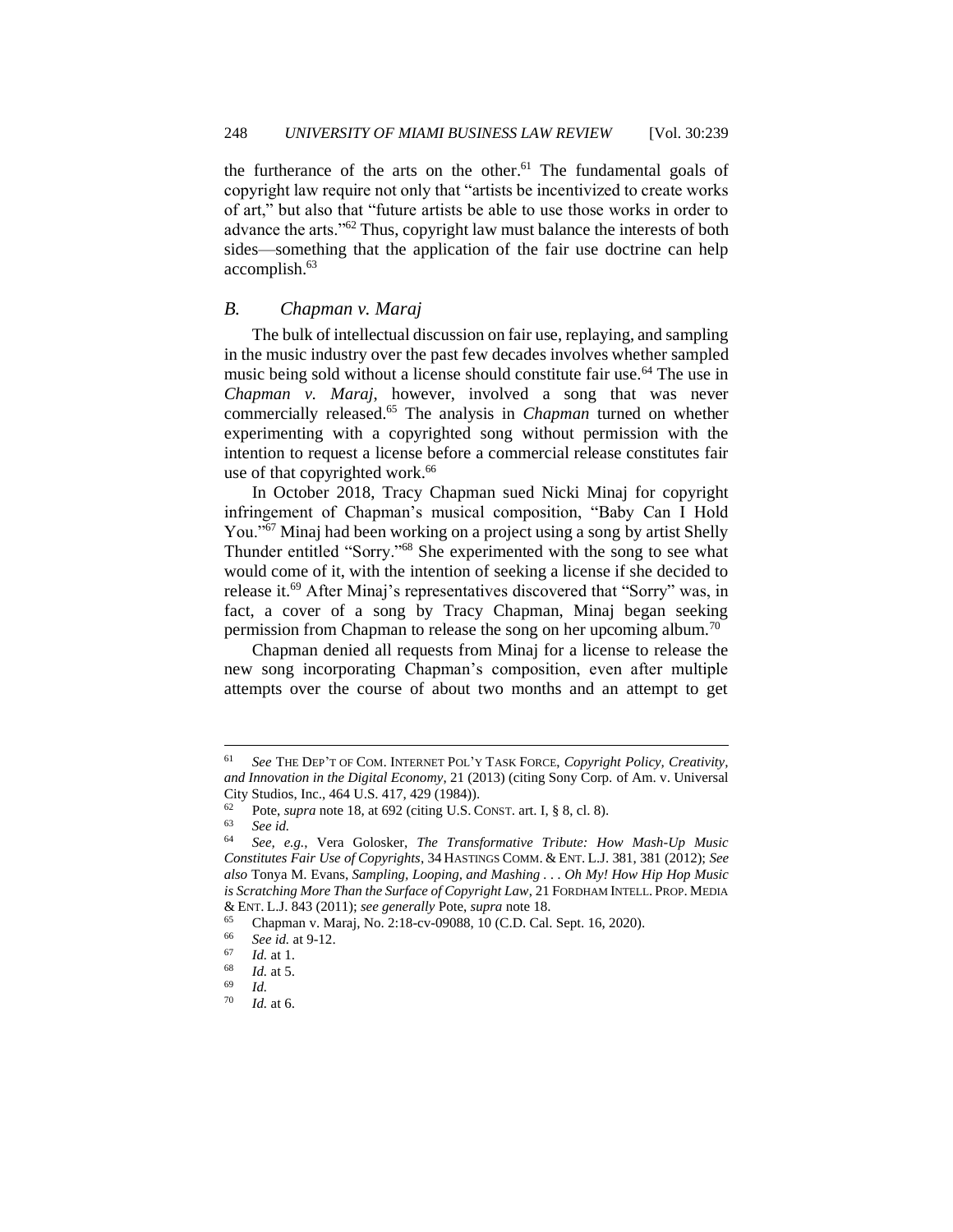permission via Twitter.<sup>71</sup> After these rejections, Minaj decided not to commercially release the song and removed it from her 2018 album, *Queen*. <sup>72</sup> Chapman and Minaj agreed that Minaj never intended to exploit the song without a license.<sup>73</sup> However, even after Minaj was repeatedly denied permission, Minaj had the song mastered by a recording engineer.<sup>74</sup>

Although Minaj did not release the song on her album, Chapman maintained that Minaj was liable for creating a song that incorporated the lyrics and melodies of her composition.<sup>75</sup> Additionally, Chapman alleged that Minaj willfully infringed her exclusive right of distribution by "leaking" the song to a radio host who played it once on the radio.<sup>76</sup> Minaj sought summary judgment only on the issue of her alleged infringement, arguing that the creation of the new song constituted fair use.<sup>77</sup> The distribution issue regarding the radio leak of the infringing song was settled in January 2021, with a court ordering Minaj to pay Chapman \$450,000.<sup>78</sup> It is unclear whether Chapman would have alleged copyright infringement were it not for the radio leak, however, this factor is not analyzed in this Note.

In September 2020, the court granted Minaj's motion for partial summary judgment on the issue of alleged infringement for the creation of a derivate work because liability was barred by the fair use doctrine, stating that her "creation of the new work for the purpose of artistic experimentation and to seek license approval from the copyright holder thus did not infringe Chapman's right to create derivative works."<sup>79</sup> The court's analysis of the factors in determining whether Minaj's use constituted fair use are discussed below.

#### <span id="page-11-0"></span>*C. The Fair Use Factors*

Under copyright law, "the fair use of a copyrighted work . . . for purposes such as criticism, comment, news reporting, teaching . . . scholarship, or research, is not an infringement of copyright."80 The statute provides that a court must consider four main factors—though it may

 $rac{71}{72}$  *Id.* 

 $\frac{72}{73}$  *Id.* 

 $\frac{73}{74}$  *Id.* at 10.

 $\frac{74}{75}$  *Id.* at 6.

 $\frac{75}{76}$  *Id.* at 1.

 $rac{76}{77}$  *Id.* 

 $\frac{77}{78}$  *Id.* 

<sup>78</sup> Dylan Smith, *Nicki Minaj Ordered to Pay \$450,000 to Tracy Chapman in 'Sorry' Copyright Infringement Suit*, DIGITAL MUSIC NEWS (Jan. 8, 2021), https://www. digitalmusicnews.com/2021/01/08/nicki-minaj-tracy-chapman-payment/.

 $^{79}$  Chapman v. Maraj, No. 2:18-cv-09088, 11 (C.D. Cal. Sept. 16, 2020).

<sup>17</sup> U.S.C. § 107.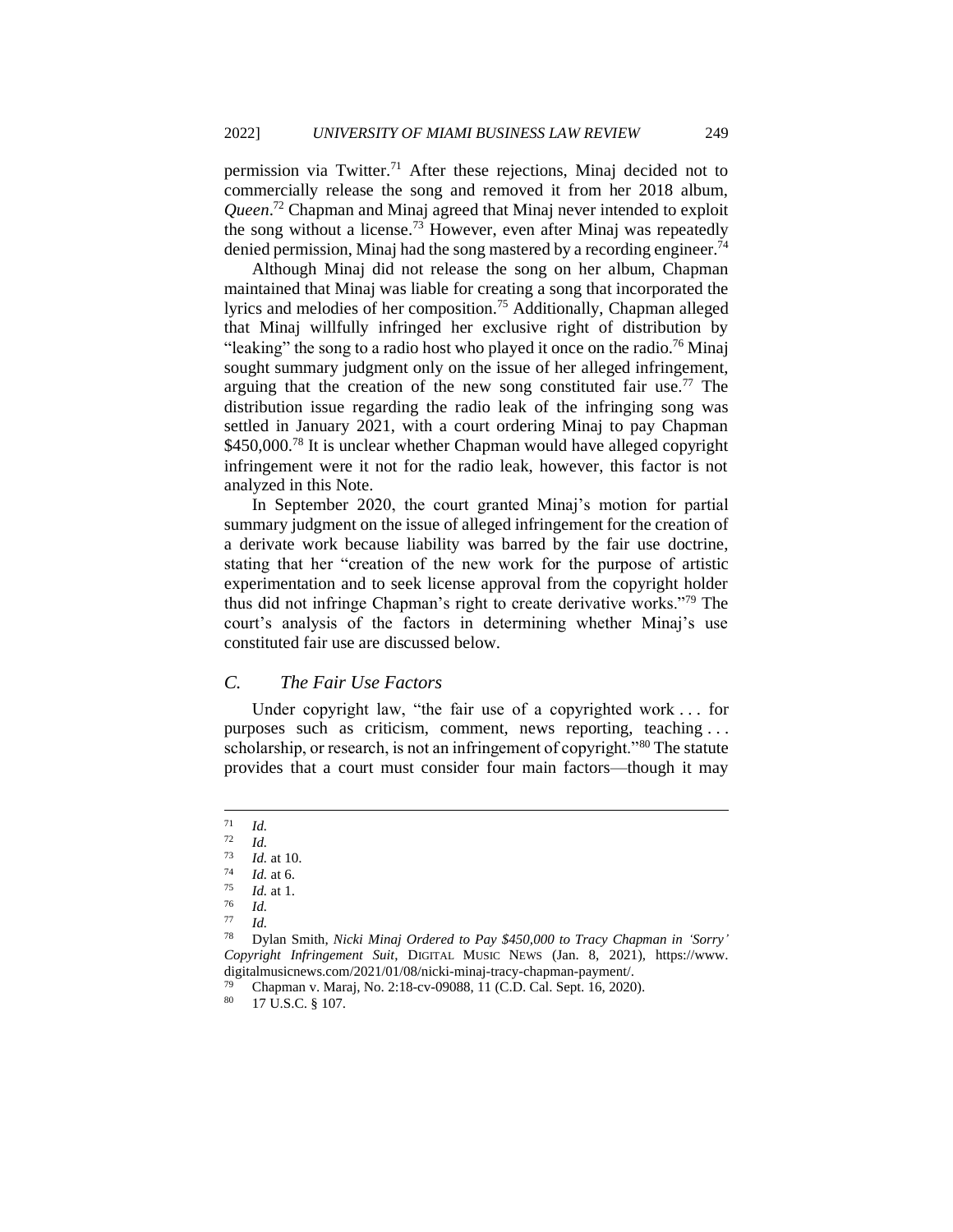consider more—when determining whether an allegedly infringing use of a copyrighted work constitutes fair use:

> the purpose and character of the use, including whether such use is of a commercial nature or is for nonprofit educational purposes; the nature of the copyrighted work; the amount and substantiality of the portion used in relation to the copyrighted work as a whole; and the effect of the use upon the potential market for or value of the copyrighted work.<sup>81</sup>

The law does not attempt to direct the courts on how to weigh the four factors; however, it does indicate that the statutory factors should not be analyzed purely in isolation, but should be "weighed together, in light of the purposes of copyright."<sup>82</sup> The court in *Chapman v. Maraj* analyzed and weighed each of the fair use factors, concluding that the first, third, and fourth factors favored a finding of fair use.<sup>83</sup>

<span id="page-12-0"></span>i. The Purpose and Character of the Use

In analyzing the first factor, courts determine how the copyrighted work is being used and for what purpose, emphasizing that uses which are "transformative" are more likely to be fair. $84$  The purpose of this inquiry is to determine whether the new work "supersede[s] the objects" of the original work, thus taking the place of the original, "or instead adds something new, with a further purpose or different character, altering the first with new expression, meaning, or message."<sup>85</sup> Typically, the practice of sampling involves taking actual parts of a recording and placing them in a new work,<sup>86</sup> in which case the use of the original copyrighted work would likely not be transformed at all. In some cases, however, sampling or replaying sound recordings can be transformative, particularly if the use "combines genres, tempos, and styles of music . . . resulting in a whole creatively distinct from just the sum of its popular parts."<sup>87</sup>

Courts may find in favor of fair use, "[e]ven where a use is only mildly transformative," if the new work has a "substantial benefit to the public."<sup>88</sup>

 $rac{81}{82}$  *Id.* 

<sup>82</sup> Campbell v. Acuff-Rose Music, Inc., 510 U.S. 569, 577 (1994).<br>  $\frac{83}{10}$  Channel No. 2:18 av 00088 at 10.11

<sup>83</sup> *Chapman*, No. 2:18-cv-09088 at 10-11.

<sup>84</sup> *Campbell*, 510 U.S. at 578-579.

Id. at 579 (citations omitted).

<sup>86</sup> *See* John Schietinger, *Bridgeport Music, Inc. v. Dimension Films: How the Sixth Circuit Missed a Beat on Digital Music Sampling*, 55 DEPAUL L. REV. 209, 210 (2005).

<sup>87</sup> Golosker, *supra* note 64, at 390.

<sup>88</sup> Pote, *supra* note 18, at 674-75 (citing Perfect 10, Inc. v. Amazon.com, Inc., 508 F.3d 1146, 1165 (9th Cir. 2007)).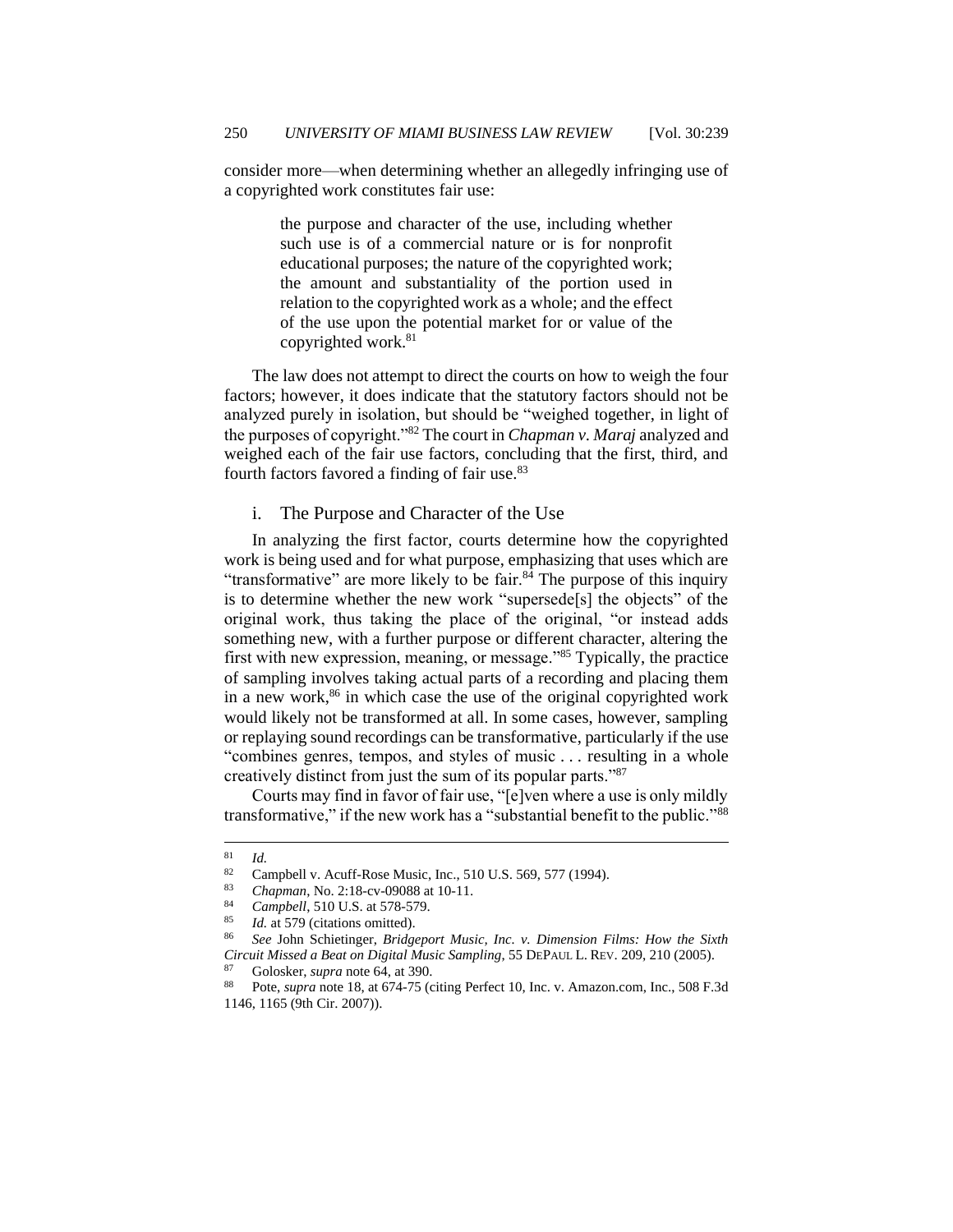Sampling and replaying, however, are used primarily for entertainment purposes, so any resulting public benefit is unlikely to weigh significantly in favor of a finding of fair use. $89$  Although the transformative inquiry is often utilized in courts' analyses of the first fair use factor, a use "need not be transformative" to constitute fair use, as the "concept of transformative use is intended to be explanatory of the most common fair use purposes, [though] it is not exhaustive of the doctrine."<sup>90</sup>

Over time, courts have determined that the first factor requires an analysis not just of the purpose of the use, but also whether the specific use was necessary to achieve the asserted purpose.<sup>91</sup> In doing so, the inquiry focuses on the use instead of the user, "forc[ing] courts to properly examine the actual nature of the use made, rather than the general nature of the defendant's work as a whole."<sup>92</sup> This particular portion of the first factor's analysis is central to the court's findings in *Chapman*.

Lastly, courts are called to consider the commercial nature of the work in analyzing the purpose and character of the use in question.<sup>93</sup> Commercial motivation typically weighs against a finding of fair use, but the degree to which the person claiming fair use actually exploits their work for commercial gain is also relevant to the analysis of the first fair use factor.<sup>94</sup> If the use of a work is merely incidentally commercial, a court may find that its commerciality does not weigh against a finding of fair use.<sup>95</sup>

In some cases, even the use of sampled music in a new work that is not commercially released can be considered commercially motivated if the new work's artist stands to profit from other realms like touring or fan donations.<sup>96</sup> The Supreme Court has accordingly held that the question of

<sup>89</sup> *See id.* at 675 (arguing that audio mashups offer very little public benefit to the public, which likely does not contribute to a finding of fair use).

WILLIAM F. PATRY, PATRY ON FAIR USE § 3:1 (2021) (citing Society of the Holy Transfiguration Monastery, Inc. v. Archbishop Gregory of Denver, Colorado, 2010 WL 4923907, at  $*6$  (D. Mass. 2010).<br><sup>91</sup> See id. (citing Storm Impact

See id. (citing Storm Impact v. Software of Month Club, 13 F. Supp 2d 782, 787 (N.D. Ill. 1998)).

*Id.* (citing Savage v. Council on Am.-Islamic Rels., Inc., 2008 WL 2951281, at \*5 (N.D. Cal. 2008)).

<sup>93</sup> *See* 17 U.S.C. § 107.

<sup>94</sup> Seltzer v. Green Day, Inc., 725 F.3d 1170, 1178 (9th Cir. 2013) (citing Elvis Presley Enters., Inc. v. Passport Video, 349 F.3d 622, 627 (9th Cir. 2003)).

See id. (reasoning that the band Green Day's use of a drawing was only incidentally commercial, which weighs in favor of a finding of fair use) (citing Elvis Presley Enters., Inc. v. Passport Video, 349 F.3d 622, 627 (9th Cir. 2003)).

<sup>96</sup> Golosker, *supra* note 64, at 393-94 (recognizing that although the music of Greg Gillis—the man behind sampling and mash-up artist Girl Talk—was not commercially released, the music is still considered commercial because Gillis made enough money from the music in other avenues to quit his day job as a biomedical engineer).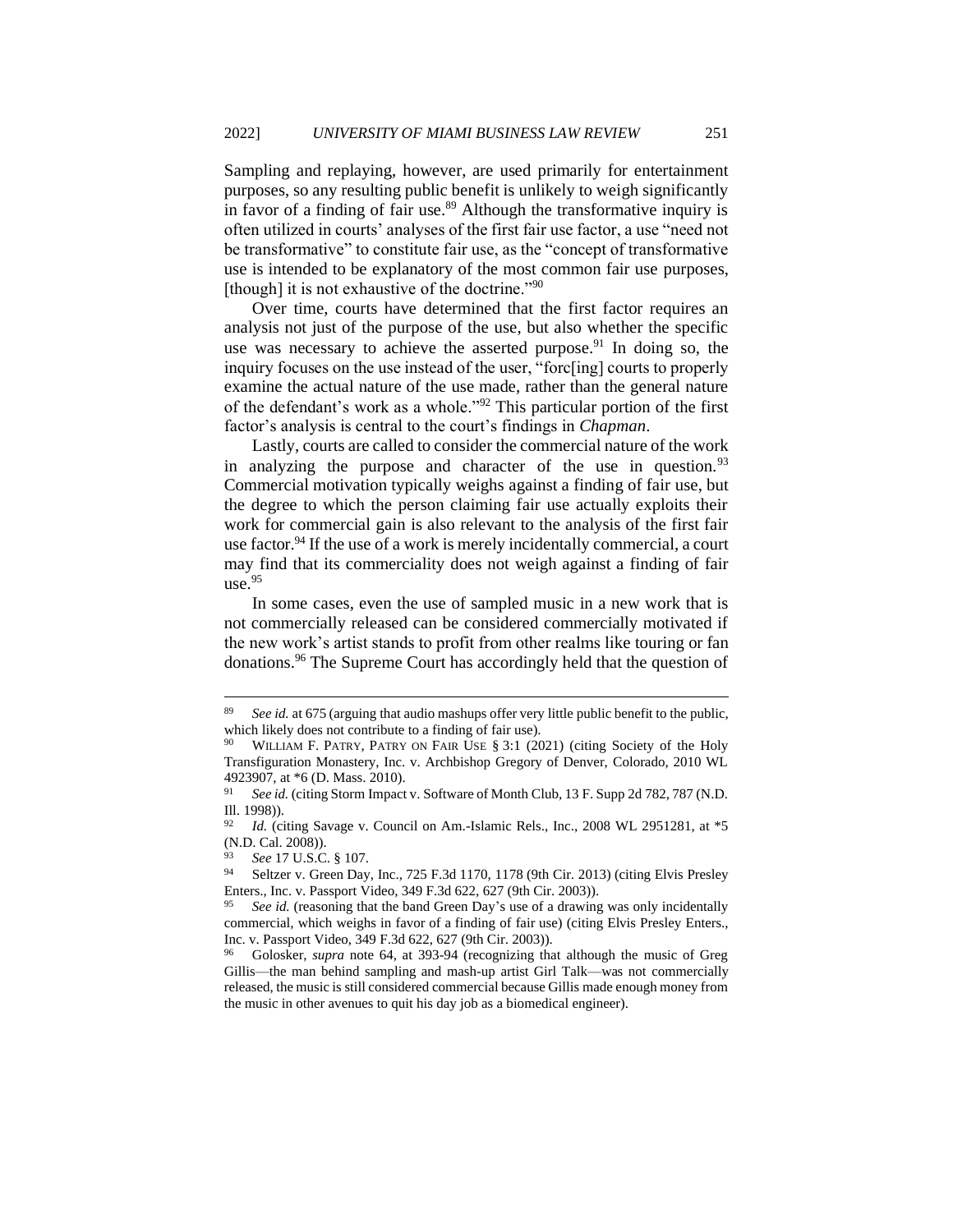commerciality is not "whether the sole motive of the use is monetary gain[,] but whether the user stands to profit from exploitation of the copyrighted material" without first obtaining a license.<sup>97</sup>

In *Chapman*, this is a vital point in the court's consideration of the first factor. In analyzing the first factor, the court applied the Ninth Circuit's two-step analysis, which asks "whether the use of the work is commercial in nature" and "whether such use is transformative."<sup>98</sup> The initial purpose of the Minaj's use of Chapman's composition was to experiment with it, and Minaj "never intended to exploit the work without a license," thus the use of Chapman's work was not purely commercial.<sup>99</sup> Although it was her intention to commercially exploit the song if given permission, the weight of commercialism is lessened because she excluded the song from her album upon being denied a license.<sup>100</sup> Because Minaj was simply experimenting with the song in the studio, the commercial purpose of the use was merely incidental.<sup>101</sup> Despite the incidentally commercial nature of the use—in that she intended to use the song for her album if she had obtained permission—the "low degree of [actual] exploitation here counterbalances that" because Minaj ultimately excluded the song from her album.<sup>102</sup>

The purpose of the use of Chapman's song was not only to experiment with the work, but also to "create a form that can be submitted to the rights holder for approval."<sup>103</sup> As the court discusses, artists typically experiment with copyrighted works before seeking a license from the copyright holder, as copyright holders usually ask to listen to the proposed work before granting permission to use their work.<sup>104</sup> Even Chapman herself has asked to see samples of proposed works by other artists before approving licensing requests to see how her work was used, thus arguing "against the very practice she maintains."<sup>105</sup>

Even if a use is commercial in nature or purpose, courts often consider the public benefit—whether or not it is direct or tangible—of a challenged

<sup>&</sup>lt;sup>97</sup> Harper & Row Publishers, Inc. v. Nation Enters., 471 U.S. 539, 562 (1985).

<sup>98</sup> Chapman v. Maraj, No. 2:18-cv-09088, 10 (C.D. Cal. Sept. 16, 2020) (citing Furie v. Infowars, LLC, 401 F. Supp. 3d 952, 972 (C.D. Cal. 2019)).

<sup>99</sup> *Id.* at 10.

 $\frac{100}{101}$  *Id.* (citations omitted).

 $\frac{101}{102}$  *Id.* 

Id. (citing Sundeman v. Seajay Soc'y, Inc., 142 F.3d 194, 203 (4th Cir. 1998) (holding that the commercial motivation to receive royalties with or without permission is outweighed by the fact that the paper was not published when permission was not granted).<br> $\frac{103}{Id}$  at 10  $\frac{103}{104}$  *Id.* at 10.

 $\frac{104}{105}$  *Id.* 

*Id.*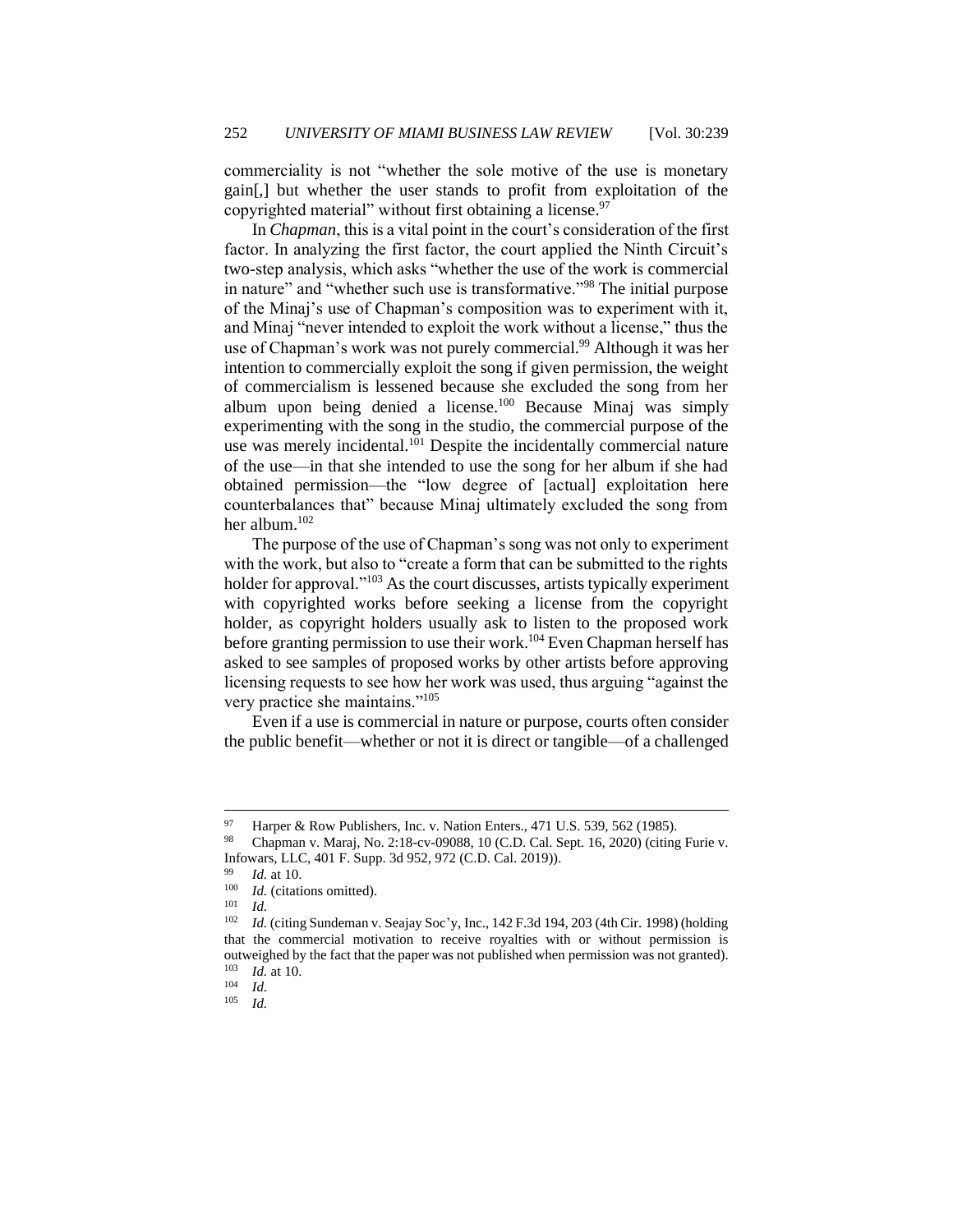use.<sup>106</sup> The court in *Chapman* discussed the public benefit in allowing artists to experiment with copyrighted work before seeking a license.<sup>107</sup> In fact, it is common practice for artists to work on projects incorporating copyrighted works before ever requesting a license to use the copyrighted work.<sup>108</sup> As the court points out, "[a] ruling uprooting these common practices would limit creativity and stifle innovation in the music industry," which opposes copyright law's goal "of promoting the arts for the public good."<sup>109</sup> Therefore, the court found that the purpose and character of Minaj's work favored a finding of fair use.<sup>110</sup>

#### <span id="page-15-0"></span>ii. The Nature of the Copyrighted Work

When considering the nature of the work, courts must "recognize that some works are closer to the core of intended copyright protection than others."<sup>111</sup> Works that are creative in nature fall into this category, which results in this factor weighing against a finding of fair use, as it is more difficult to establish that the use or copying of creative works is fair.<sup>112</sup> Because music is a creative work, it is at the heart of copyright protection. Thus, this factor weighs against a finding of fair use in cases involving the use of copyrighted musical compositions or sound recordings.<sup>113</sup> The nature of the work must also be considered in conjunction with the first factor because where the purpose of the use is more beneficial to the public, the second factor can be weighed more lightly, thus being less determinative.<sup>114</sup>

The court in *Chapman* briefly discussed the nature of the copyrighted work. Chapman's musical composition belongs in the category of music, which is "at the core of copyright's protective purpose" because it is creative in nature.<sup>115</sup> Therefore, the *Chapman* court determined that the second factor weighed *against* a finding of fair use.<sup>116</sup>

<sup>106</sup> *See id.* (citing Sega Enters. Ltd. v. Accolade, Inc., 977 F.2d 1510, 1523 (9th Cir. 1992)).

 $\frac{107}{108}$  *Id.* 

See id.

<sup>109</sup> *Id.*

 $\frac{110}{111}$  *Id.* 

<sup>&</sup>lt;sup>111</sup> Campbell v. Acuff-Rose Music, Inc., 510 U.S. 569, 586 (1994).

 $\frac{112}{113}$  *Id.* 

<sup>113</sup> *See, e.g., id.*

<sup>&</sup>lt;sup>114</sup> WILLIAM F. PATRY, PATRY ON FAIR USE  $\S 4:1$  (2021).

*Chapman*, 2020 WL 6260021, at 11 (citing Campbell v. Acuff-Rose Music, Inc., 510)

U.S. 569, 586 (1994)).

<sup>116</sup> *Id.*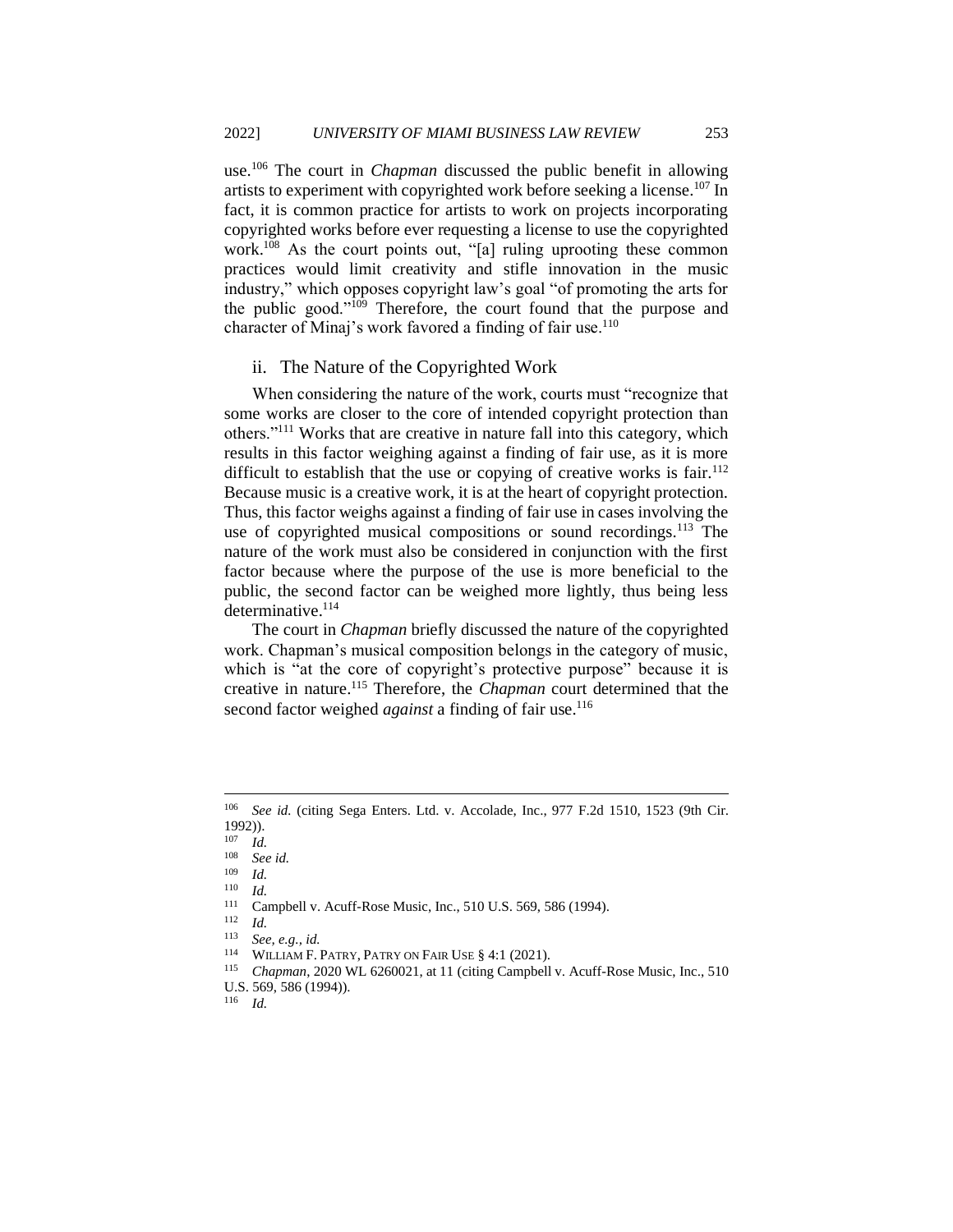iii. The Amount and Substantiality of the Portion Used

<span id="page-16-0"></span>The third factor requires courts to consider "the quantity and value of the materials used."<sup>117</sup> Fair use is less likely to be found where a new work uses a significant portion of the copyrighted work, while fair use is more likely in scenarios where only a small part of copyrighted material is utilized.<sup>118</sup>

This inquiry, like those of the other fair use factors, must be considered along with other factors, as it is a matter of degree.<sup>119</sup> For example, where a use is highly transformative, courts typically allow a greater quantity of the work to be considered fair.<sup>120</sup> This is because a transformative use is more likely to advance the progress of the arts, which is central to the purpose of copyright law.<sup>121</sup> Thus, "the determination of the amount and substantiality of the portions used depends greatly on the specific... samples used."<sup>122</sup> If the material used refrains from taking the "heart" of the copyrighted work, a finding of fair use is much more likely, as well.<sup>123</sup> The commerciality analyzed in the first factor may also be considered when determining whether the amount and substantiality of the copyrighted work used weighs against or in favor of a finding of fair use because "a commercial use exploits the original artist, thereby diminishing the incentive of the original artist to create art."<sup>124</sup> If a use is noncommercial or private, using almost the entire work may be considered fair, while the use of a much smaller portion of a copyrighted work may not be considered fair if the use is commercial in nature.<sup>125</sup>

In the *Chapman* court's analysis of the third factor, it noted that Minaj's work incorporated most of the lyrics and portions of the vocal melodies from Chapman's musical composition.<sup>126</sup> Typically, this would weigh heavily against a finding of fair use, however, this factor, as mentioned previously, should be analyzed in conjunction with the other factors, particularly the purpose of the use.<sup>127</sup> The court argued that the

<sup>&</sup>lt;sup>117</sup> *Campbell*, 510 U.S. at 586.

<sup>118</sup> *See id.*

<sup>119</sup> *See* Warner Bros. Ent. Inc. v. RDR Books, 575 F. Supp. 2d 513, 546-49 (S.D.N.Y. 2008) (holding that the amount and substantiality of the portion copied from Harry Potter companion books "weighs more heavily against a finding of fair use" because the purpose of the new work was only slightly transformative of the companion books' purpose).

<sup>120</sup> Pote, *supra* note 18, at 679 (citing Campbell v. Acuff-Rose Music, Inc., 510 U.S. 569, 587-88 (1994)).

 $\frac{121}{122}$  *Id.* at 681.

 $\frac{122}{123}$  *Id.* at 680.

 $\frac{123}{124}$  *Id.* 

 $\frac{124}{125}$  *Id.* at 681.

 $\frac{125}{126}$  *Id.* 

<sup>&</sup>lt;sup>126</sup> Chapman v. Maraj, No. 2:18-cv-09088, 11 (C.D. Cal. Sept. 16, 2020).<br><sup>127</sup> Pote, *supra* note 18, at 681

Pote, *supra* note 18, at 681.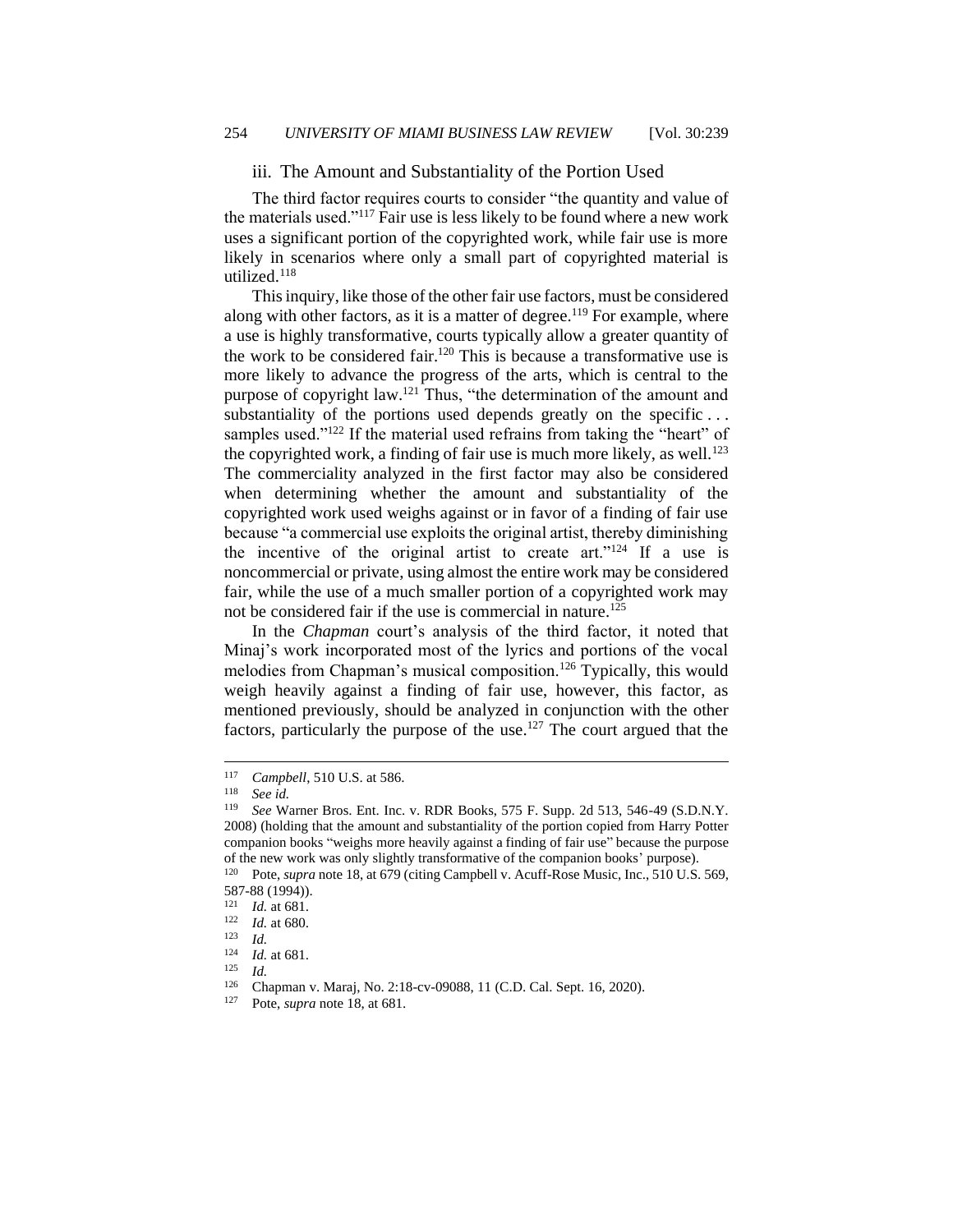amount that Minaj used "was no more than that necessary to show Chapman how [she] intended to use the [c]omposition in the new work."<sup>128</sup> Therefore, the amount used actually favored a finding of fair use in this case.<sup>129</sup>

# <span id="page-17-0"></span>iv. The Effect of the Use Upon the Potential Market or Value of the Copyrighted Work

Lastly, courts must consider "whether, and to what extent, the unlicensed use harms the existing or future market for the copyright owner's original work. In *Harper & Row v. Nation Enterprises*, Justice O'Connor argued that the last factor of fair use is "undoubtedly the single most important element of fair use."<sup>130</sup> Evaluating the effect on the market is rooted in the purpose of copyright law: to incentivize artists in order to promote the progress of the arts.<sup>131</sup> Copyright holders are likely to be discouraged from creating new works when they are unable to fully exploit their existing copyrighted works due to market harm from infringing uses. $132$ 

In assessing this factor, courts consider "the extent of market harm caused by the particular actions of the alleged infringer" as well as "'whether unrestricted and widespread conduct of the sort engaged in by the defendant . . . would result in a substantially adverse impact on the potential market' for the original."<sup>133</sup> Thus, the inquiry turns on whether the new work acts as a substitute for the original copyrighted work in the original's market.<sup>134</sup> Courts analyzing the fourth factor, therefore, are concerned primarily with economic injury to the copyright holder.<sup>135</sup> Because sampling or replaying copyrighted work in new music creates a derivate work of the original song, artists are likely to lose licensing revenue if that new work is commercially exploited without a license from the original artist.<sup>136</sup> Even though new works that sample or replay the original may not directly harm the market of the original work, at a minimum, "the likelihood of harm for lost licensing revenues exists."<sup>137</sup>

<sup>128</sup> *Chapman*, 2020 WL 6260021, at 11.

 $\frac{129}{130}$  *Id.* 

<sup>&</sup>lt;sup>130</sup> Harper & Row, Publishers, Inc. v. Nation Enters., 471 U.S. 539, 566 (1985).<br><sup>131</sup> Pote *sunta* note 18 at 681

Pote, *supra* note 18, at 681.

 $\frac{132}{133}$  *Id.* 

Campbell v. Acuff-Rose Music, Inc., 510 U.S. 569, 590 (1994) (quoting Nimmer § 13.05[A] [4], 13-102.61).

<sup>134</sup> Pote, *supra* note 18, at 681 (citing Castle Rock Entm't., Inc. v. Carol Publ'g Group, Inc. 150 F.3d 132, 145 (2d Cir. 1998)).

<sup>135</sup> Authors Guild, Inc. v. HathiTrust, 755 F.3d 87, 99 (2d Cir. 2014) (citing Campbell, 510 U.S. at 591).

<sup>136</sup> Pote, *supra* note 18, at 682.

<sup>137</sup> *Id.*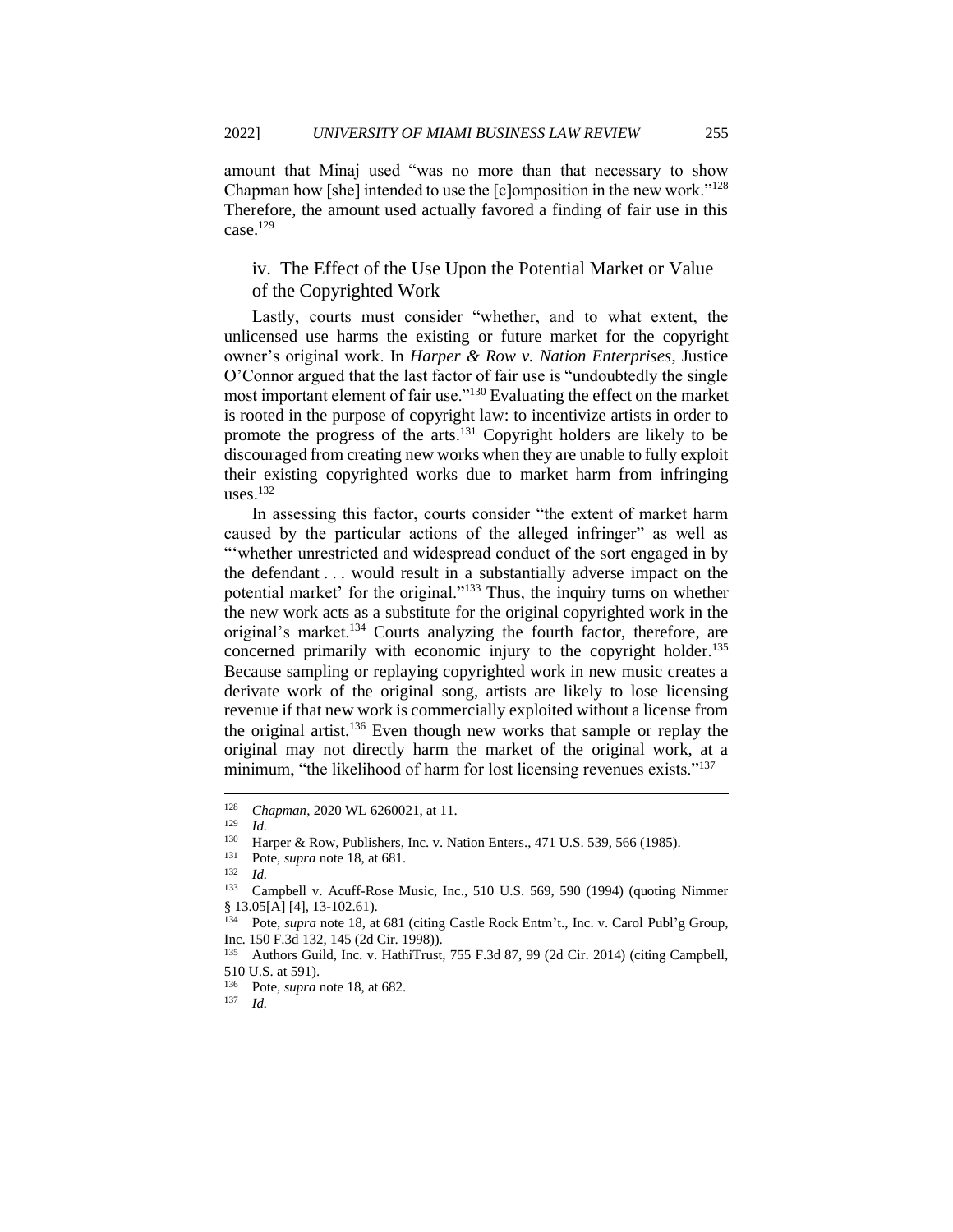Judge Pierre Leval, in reviewing the fair use opinions in *Sony Corp. v. Universal City Studios* and *Harper & Row*, said, "In short, the market effect by itself is nearly meaningless. We cannot interpret it without learning from other factors."<sup>138</sup> Typically, courts analyze the first and fourth factors together, noting that market effect should be considered in light of whether the purpose or character of the use is commercial.<sup>139</sup> The analysis in *Sony* affirms this idea, asserting that the importance of demonstrating a likelihood of significant market harm is greater when a use is noncommercial, whereas a likelihood of harm is sometimes presumed if the use is intended for commercial gain.<sup>140</sup> Nevertheless, the fact that a use presents no possible harm to the market does not necessarily mean that the use is fair, as no single factor is determinative of the result of a fair use analysis. $141$  In the realm of sampling and replaying, the more a new work transforms the original, is used noncommercially, and only takes smaller or less significant portions of the original, the more likely the market will not be harmed by the use, thus constituting a fair use.<sup>142</sup>

In *Chapman v. Maraj*, the court analyzed the potential harm that Minaj's use has on the market for Chapman's musical composition. It noted that "there is no evidence that the new work usurps any potential market for Chapman."<sup>143</sup> Chapman argued that because Minaj used her work with the intention to commercially gain from it, there should have been a presumption of market harm.  $144$  The commercial purpose of Minaj's use, however, was only incidental, and she did not attempt to exploit the work without Chapman's permission.<sup>145</sup> The court concluded that because "the creation of the work for private experimentation and to secure a license from the license holder has no impact on the commercial market for the original work," the fourth factor weighed in favor of a finding of fair use. $146$ 

#### <span id="page-18-0"></span>v. Other Considerations and Weighing the Factors

Due to the indeterminate and discretionary nature of the fair use doctrine, courts are free to consider other relevant factors in determining

*Id.* 

<sup>138</sup> Pierre N. Leval, *Nimmer Lecture: Fair Use Rescued*, 44 UCLA L. REV. 1449, 1460 (1997).

<sup>139</sup> National Rifle Ass'n of Am. v. Handgun Control Fed'n of Ohio, 15 F.3d 559, 561 (6th Cir. 1994).

<sup>&</sup>lt;sup>140</sup> Sony Corp. of Am. v. Universal City Studios, Inc.,  $464$  U.S.  $417$ ,  $451$  (1984).

<sup>&</sup>lt;sup>141</sup> *See* Campbell v. Acuff-Rose Music, Inc., 510 U.S. 569, 577-78 (1994).

<sup>&</sup>lt;sup>142</sup> Pote, *supra* note 18, at 682.<br><sup>143</sup> Chapman v Marai No. 2:1

<sup>&</sup>lt;sup>143</sup> Chapman v. Maraj, No. 2:18-cv-09088, 11 (C.D. Cal. Sept. 16, 2020).

<sup>144</sup> *Id.*

 $\frac{145}{146}$  *Id.*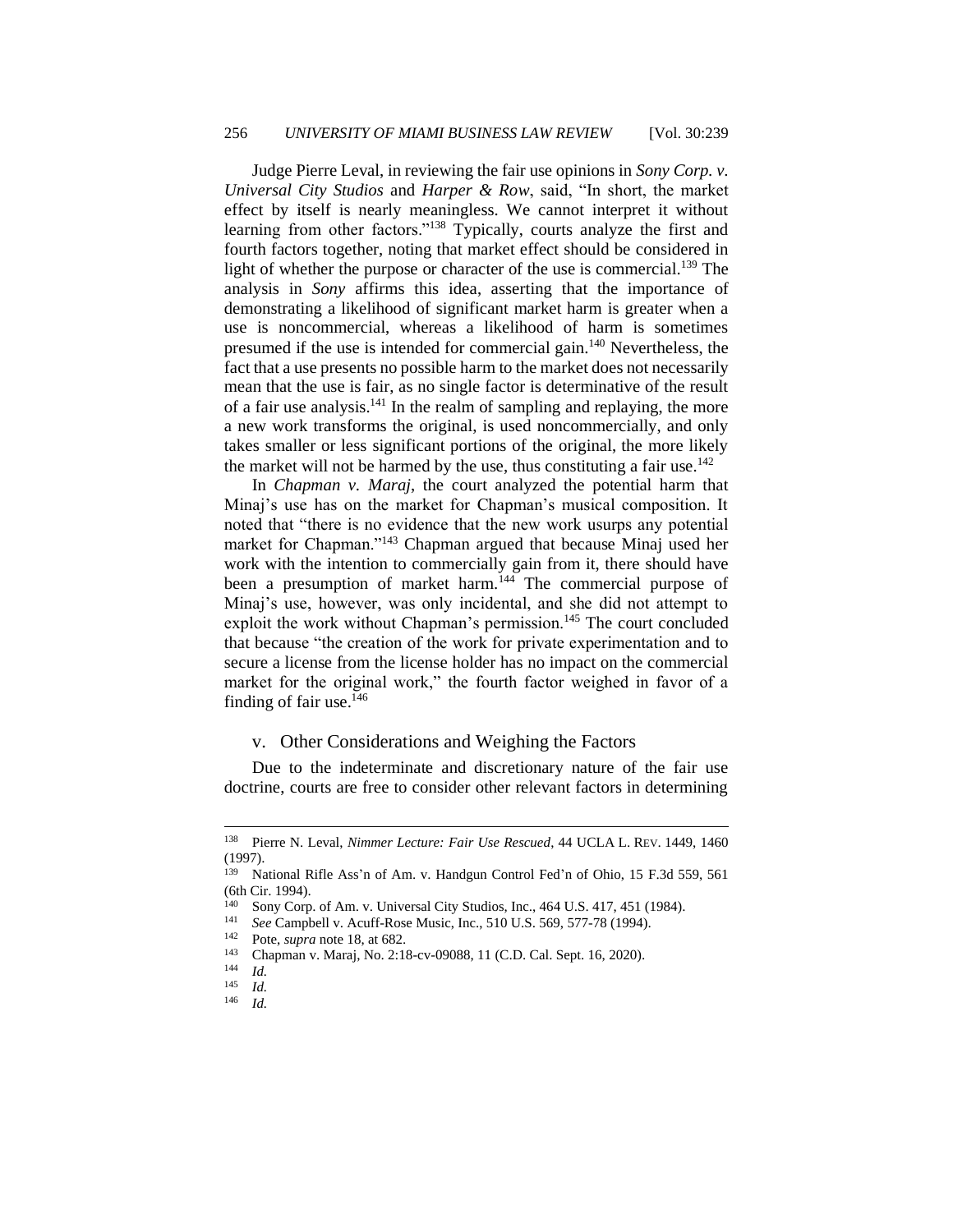whether a use is fair.<sup>147</sup> For example, courts may contemplate how a request for permission from the copyright owner affects whether or not the use of the copyrighted work is fair. A request for permission from the copyright owner to use a work can indicate bad faith if the copyright owner refuses to grant a license but the person requesting uses the copyrighted work anyway.<sup>148</sup> However, requests for permission should not necessarily be weighed against a finding of fair use, as the request for a license can simply indicate an effort to avoid litigation, even if the use is a fair one.<sup>149</sup> Although the Sixth Circuit created a bright-line rule in *Bridgeport Music, Inc. v. Dimension Films* that sampling copyrighted music requires a license, courts are not precluded from finding fair use in cases where the copyright holder does not grant permission.<sup>150</sup>

Regardless of whether a court decides to stick with the four primary factors or consult additional ones, the case-by-case character of the fair use doctrine requires that the inquiry analyze all factors together and in light of the purposes of copyright law.<sup>151</sup> In doing so, courts must attempt to maintain the "constitutional balance between sufficient incentives to authors and reasonable, unconsented-to and uncompensated uses by the public."<sup>152</sup> Thus, the four statutory factors should not be looked at individually as if mechanically referencing a checklist.<sup>153</sup> Judge Leval emphasizes this idea, noting that the factors "do not represent a score card that promises victory to the winner of the majority."<sup>154</sup> A comprehensive analysis weighing each of the factors together keeps with the case-by-case nature of the fair use doctrine, as the specific circumstances of every case will alter the way in which a court will take the factors into consideration to determine whether or not a particular use is fair and thus non-infringing.

In weighing each of the four factors, the court in *Chapman* found that Minaj was entitled to a finding of fair use because the purpose behind her use of Chapman's composition was "artistic experimentation and to seek

<sup>147</sup> *See Sony*, 464 U.S. at 454 (stating that the fair use doctrine is an "equitable rule of reason" that should be applied in light of the purposes of copyright law).

<sup>148</sup> *See* WILLIAM F. PATRY, PATRY ON FAIR USE § 7:1 (2021).

<sup>149</sup> *See* Campbell v. Acuff-Rose Music, Inc., 510 U.S. 569, 585 at n. 18 (1994) (arguing that although 2 Live Crew was denied permission to use a work, the denial of permission should not weigh against a finding of fair use because if the use is fair, no permission is required in the first place).

<sup>&</sup>lt;sup>150</sup> Golosker, *supra* note 64, at 388 (citing Bridgeport Music, Inc. v. Dimension Films, 410 F.3d 792, 799 (6th Cir. 2005)).

<sup>&</sup>lt;sup>151</sup> *Campbell*, 510 U.S. at 577-78.

<sup>&</sup>lt;sup>152</sup> WILLIAM F. PATRY, PATRY ON FAIR USE  $\S 2:1$  (2021).

<sup>153</sup> *See* Cambridge University Press v. Patton, 769 F.3d 1232, 1260 (11th Cir. 2014) (criticizing the district court's mechanical approach to the fair use factors that improperly gave equal weight to each of the four factors and then counted which ones favored and disfavored a finding of fair use).

<sup>154</sup> Leval, *supra* note 60, at 1110.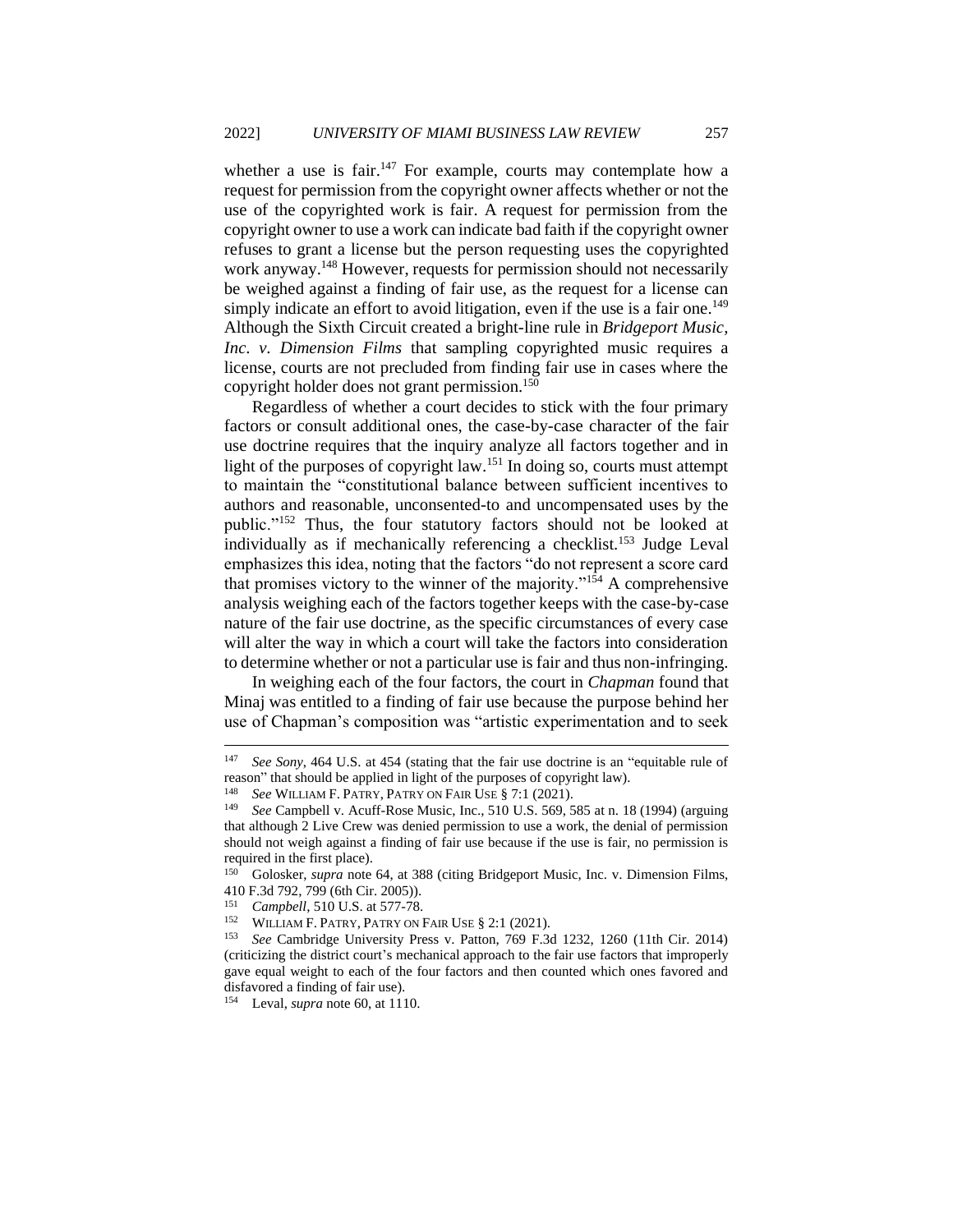license approval" from Chapman; she therefore could not be held liable for infringing Chapman's right to create derivative works from the musical composition.<sup>155</sup> Because Minaj used what was necessary in order to request a license, her use was therefore only incidentally commercial and thus did not impact the market for Chapman's musical composition.<sup>156</sup> This holding has broad implications for the songwriting and sound recording process, as well as innovation and experimentation in the music industry under copyright law.

### IV. CHAPMAN'S IMPACT

<span id="page-20-0"></span>The holding in *Chapman* has a number of implications for not only music licensing but creativity and innovation in general. Section A examines how *Chapman* interprets the fair use doctrine in a way that balances the interests of artists who own copyrighted works and artists who wish to build upon existing copyrighted work. The holding protects copyright owner's exclusive rights while allowing for some unauthorized use of copyrighted work when that use is not for purposes of commercial exploitation, or at least not initially. The ruling also not only helps copyright law avoid an entirely infeasible regulation of pre-commercially released sampling and replaying, but it also limits the burden imposed on artists wishing to license copyrighted music they experiment with. Section B analyzes the case's impact more broadly as it relates to creativity and innovation in music.

#### <span id="page-20-1"></span>*A. The Functions of the Music Industry*

The court in *Chapman* properly interpreted the fair use doctrine, and its holding has important implications for the music industry. First, it balances copyright owner's interests in exploiting their works with the interests of artists who wish to experiment with copyrighted work in the creation of new ones. Second, it reduces the burden on creators in seeking out licenses for the use of copyrighted work.

#### <span id="page-20-2"></span>i. Balancing the Interests of New and Existing Artists

Experimentation with copyrighted works does not undermine incentives for the creation of new works or unfairly deprive existing copyright holders of revenue. As the court held in *Chapman*, Minaj's experimentation with Chapman's musical composition had no impact on the commercial market for Chapman's work simply because Minaj may

<sup>&</sup>lt;sup>155</sup> Chapman v. Maraj, No. 2:18-cv-09088, 11 (C.D. Cal. Sept. 16, 2020).<br><sup>156</sup> Id at 10-11

*Id.* at 10-11.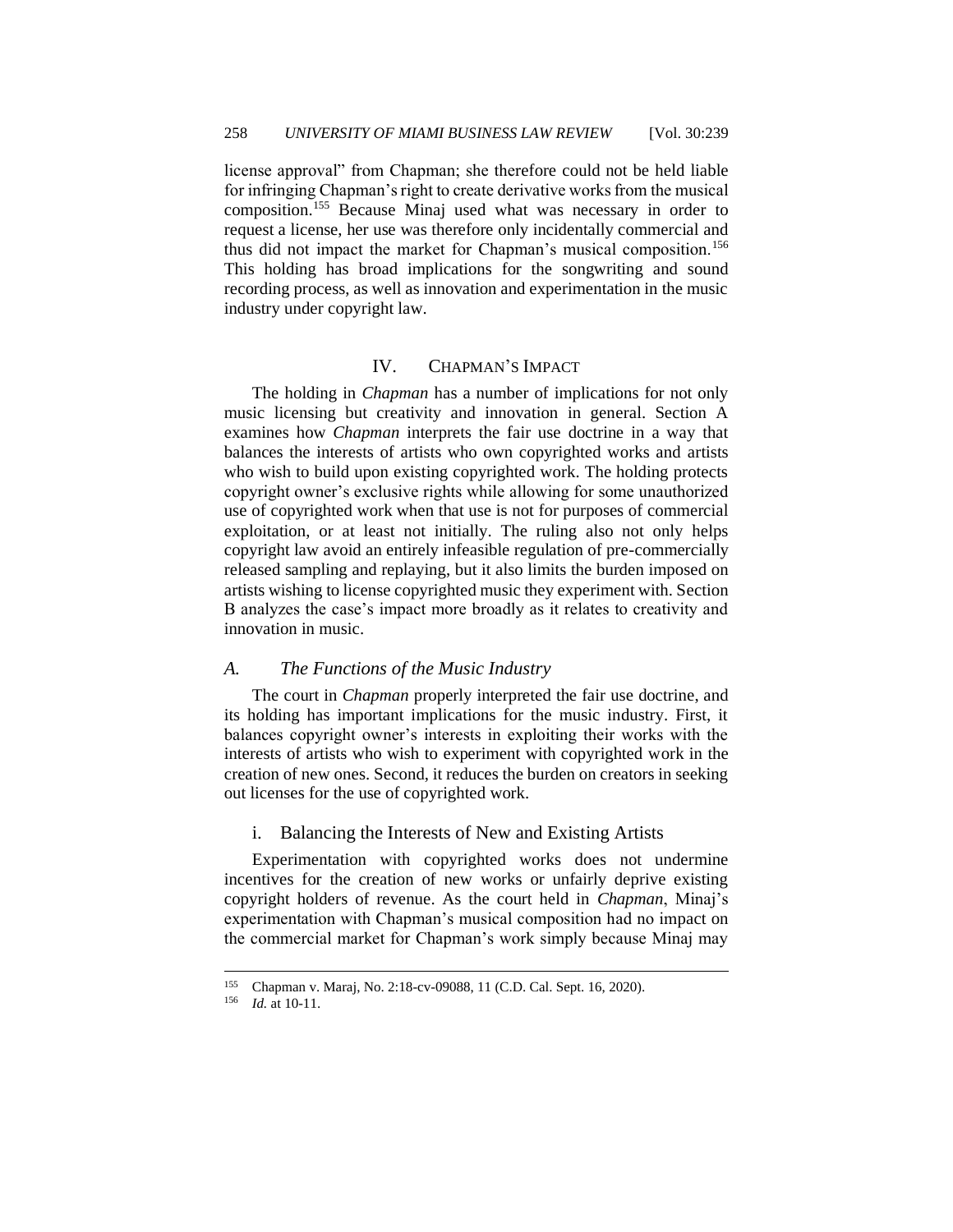have intended to eventually release it commercially after obtaining a license.<sup>157</sup> Generally speaking, pre- and non-commercial uses of copyrighted material, according to the court, pose no threat to the original author's ability to exploit their work in the market.<sup>158</sup>

Copyright law in the United States has treated private and personal uses of copying as de facto non-infringing since before the  $1970s$ .<sup>159</sup> The private experimentation with melodies and lyrics of copyrighted material prior to commercial distribution should fall into this category. If the purpose of the use of a copyrighted work is private or noncommercial, it is much more likely that the use is a fair one.<sup>160</sup> For example, the practice of sampling or replaying existing copyrighted materials, no matter the amount or substantiality of the use or even to what extent the new work transforms the copyrighted one, probably constitutes fair use if the individual does not distribute the new work commercially.<sup>161</sup> Thus, anyone is essentially free to sample or replay any song they wish to any degree, "so long as the [work] is never distributed."<sup>162</sup> This practice should not be altered simply because the person experimenting is a well-known recording artist who has an incidental commercial purpose in using the work.

Regulating the sampling and replaying of copyrighted materials for noncommercial or incidentally commercial purposes, as discussed below, is impractical. Avoiding the regulation of noncommercial use of preexisting copyrighted work "serves the interests of both consumers and creators."<sup>163</sup> A lack of regulation of pre- and non-commercial use of copyrighted material will still continue to provide original authors with the economic incentive to create new works while also encouraging new artists to create meaningful access to preexisting works.<sup>164</sup> Ultimately, this balances both economic incentive and access to and use of works for the public good and the development of the arts in society, which are each fundamental to the goal of copyright law.<sup>165</sup>

 $\frac{157}{158}$  *Id.* 

See *id.* 

<sup>159</sup> Fred von Lohmann, *Fair Use As Innovation Policy*, 23 BERKELEY TECH. L.J. 829, 832  $(2008).$ <br><sup>160</sup> Pc

<sup>&</sup>lt;sup>160</sup> Pote, *supra* note 18, at 693.<br><sup>161</sup> *Id at 687-88 (citing Sony C*)

Id. at 687-88 (citing Sony Corp. of Am. v. Universal City Studios, Inc., 464 U.S. 417, 468-70 (1984)).

 $\frac{162}{163}$  *Id.* at 688.

<sup>163</sup> *See* Kelly Cochran, *Facing the Music: Remixing Copyright Law in the Digital Age*, 20 KAN.J.L. & PUB. POL'Y 312, 327 (2011).

<sup>164</sup> *See id.*

<sup>165</sup> *See id.*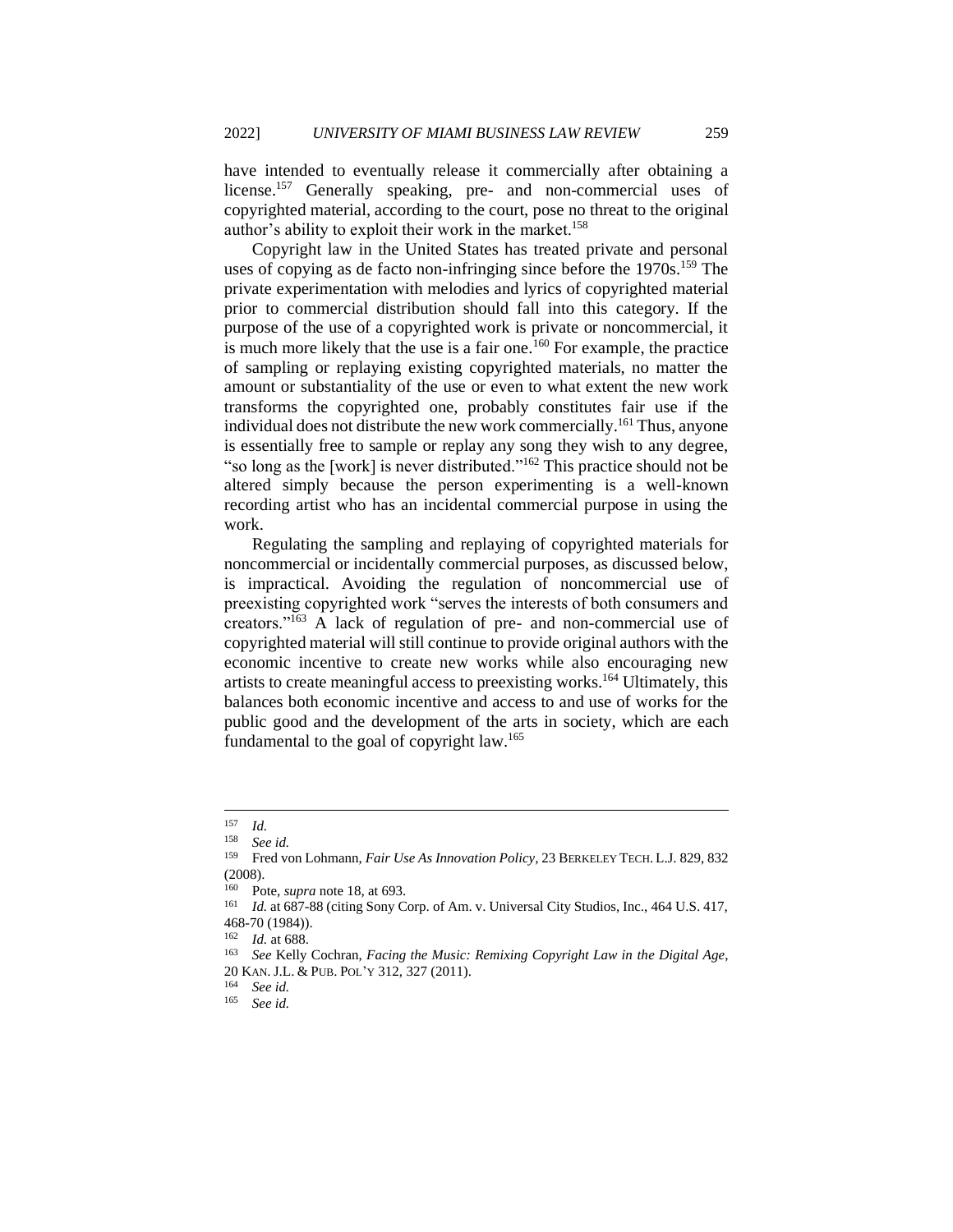#### <span id="page-22-0"></span>ii. Limiting the Burdens of the Music Licensing Process

The decision in *Chapman* is crucial to the existing music licensing process, as well. Requiring a license for any and all experimentation with a copyrighted work would be costly and quite burdensome. The existing music licensing system is notoriously complicated and expensive.<sup>166</sup> Licensing a song to use as a sample in new work "typically cost[s] between \$1,000 and \$5,000."<sup>167</sup> And popular recording artists often demand licensing costs that are "several times these amounts" because of the value of their celebrity.<sup>168</sup> Some copyright holders even require licensees to pay additional "rollover rates" which vary depending on the success of the new work, thereby increasing the cost of licensing.<sup>169</sup> Also, some copyright holders require that licensees give up a percentage of future profits from the new work or even a percentage of copyright ownership in that work.<sup>170</sup> Requiring individuals who wish to experiment with copyrighted material to obtain a license for every song they may possibly use in a commercially released work would also be extremely expensive.

Not only would this process pose a significant financial burden to those wishing to sample or replay music, but it would present considerable transaction costs, as well.<sup>171</sup> Locating the copyright holder, negotiating a license, and paying the negotiated price all take time and effort; and "despite all these efforts, a copyright holder can arbitrarily refuse to license [their] work."<sup>172</sup> The licensing process is "burdensome and extremely expensive for professional artists," but it is even more so for amateur ones.<sup>173</sup> Amateur artists would likely not pay the costs of obtaining a license before working with it in the creation of a new one because they may "have virtually no incentive to purchase the rights to a

<sup>166</sup> *See* Aaron Power, *15 Megabytes of Fame: A Fair Use Defense for Mash-Ups as DJ Culture Reaches Its Postmodern Limit*, 35 SW. U. L. REV. 577, 586 (2007) (highlighting the issues with implementing a bright-line rule requiring licenses for all instances of sampling).

<sup>167</sup> Brandes, *supra* note 29, at 123 (citing Robert M. Szymanski, *Audio Pastiche: Digital Sampling, Intermediate Copying, Fair Use*, 3 UCLA ENT. L. REV. 217, 291 (1996)).

<sup>168</sup> *Id.* (citing Robert M. Szymanski, *Audio Pastiche: Digital Sampling, Intermediate Copying, Fair Use*, 3 UCLA ENT. L. REV. 217, 291 (1996)); Pote, *supra* note 18, at 685.  $\frac{169}{170}$  *Id.* at 124.

*Id.* (citing Music and Copyright 147 (Simon Frith and Lee Marshall eds., 2d ed. 2004); Josh Norek, *"You Can't Sing Without the Bling": The Toll of Excessive Sample License Fees on Creativity in Hip-Hop Music and the Need for a Compulsory Sound Recording Sample License System, 11 UCLA ENT. L. REV. 83, 90 (2004)).*<br><sup>171</sup> Harper, sunga pota 11, at 437 (citing Morrison, sunga pota

<sup>171</sup> Harper, *supra* note 11, at 437 (citing Morrison, *supra* note 40, at 134).

<sup>172</sup> *Id.* (citing David Mongillo, *The Girl Talk Dilemma: Can Copyright Law Accommodate New Forms of Sample-Based Music?*, U. PITT. J. TECH. L. & POL'Y, Spring 2009, at 21; Pote, *supra* note 18, at 646.

<sup>173</sup> Harper, *supra* note 11, at 437-38 (citing Edward Lee, *Developing Copyright Practices for User-Generated Content*, J. INTERNET L. 1, 8, 17 (2009)).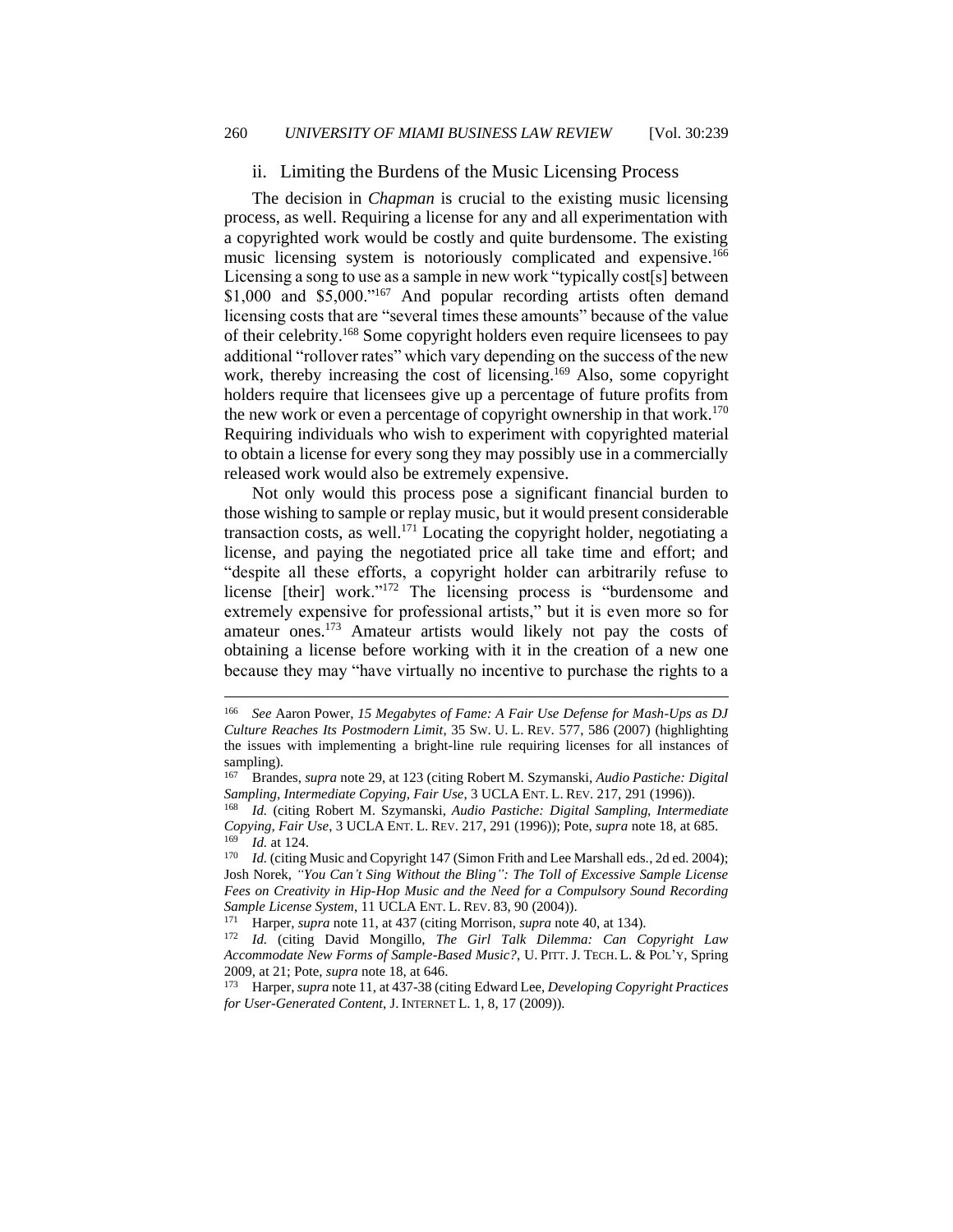song that will not bear any financial fruits."<sup>174</sup> On the other hand, those who experiment with preexisting music, even if only for the purpose of pure enjoyment rather than for ultimate sale or distribution, might actually be willing to pay the cost of obtaining a license for the same reason that amateurs with no intention of trying to "make it" in the music industry invest in musical instruments or music editing software, for example. That being said, those who work with a significant amount of copyrighted material, whether for fun or for a commercial purpose, probably would not find it worthwhile to negotiate and pay for a license for every single song they experiment with knowing that they may only use a very small percentage of that music in new works they actually end up distributing.

Seeking permission for replaying an existing copyrighted work already gives the experimenter the burden of finding the copyright owner or owners of the musical composition, which can prove to be quite difficult, particularly if the copyrighted song in question does not have easily accessible copyright ownership information online. Finding ownership information for purposes of sampling is even more difficult because there are two distinct copyrights involved in sampling, forcing potential licensees to "locate and purchase clearances from both the sound recording and musical composition copyright holders."<sup>175</sup> Not only is it costly just to pay for the license itself, but keeping track of all potential samples and replays and negotiating licensing fees presents further transactional costs.<sup>176</sup> Together, the price of obtaining a license to experiment with a copyrighted work for the purpose of sampling or replaying it in a new work would be far too burdensome for many artists, songwriters, and producers.

Even aside from the burden on artists wishing to sample or replay copyrighted music, regulating the use of copyrighted material in the studio before commercial release would be nearly impossible. Attempting to track down individuals who sample or replay copyrighted material and distribute it "is expensive and often unsuccessful."<sup>177</sup> Thus, regulating the experimentation with copyrighted music for the purpose of sampling or replaying presents the same challenges that scholars have identified

<sup>174</sup> *Id.* at 438 (citing Bridgeport Music, Inc. v. Dimension Films, 410 F.3d 792, 802 n.15 (6th Cir. 2005); Edward Lee, *Developing Copyright Practices for User-Generated Content*, J. INTERNET L. 1, 8, 14, 17 (2009) (arguing that licensing costs for noncommercial uses are far too high)).

<sup>175</sup> Brandes, *supra* note 29, at 123 (citing Music and Copyright 147 (Simon Frith and Lee Marshal eds., 2d ed. 2004)).

<sup>176</sup> *Id.* (citing Robert M. Szymanski, *Audio Pastiche: Digital Sampling, Intermediate Copying, Fair Use*, 3 UCLA ENT. L. REV. 217, 291 (1996)).

Chused, *supra* note 13, at 183 (arguing that attempting to suppress digital copying, particularly in the form of remixes, is inefficient and enforcement costs are high).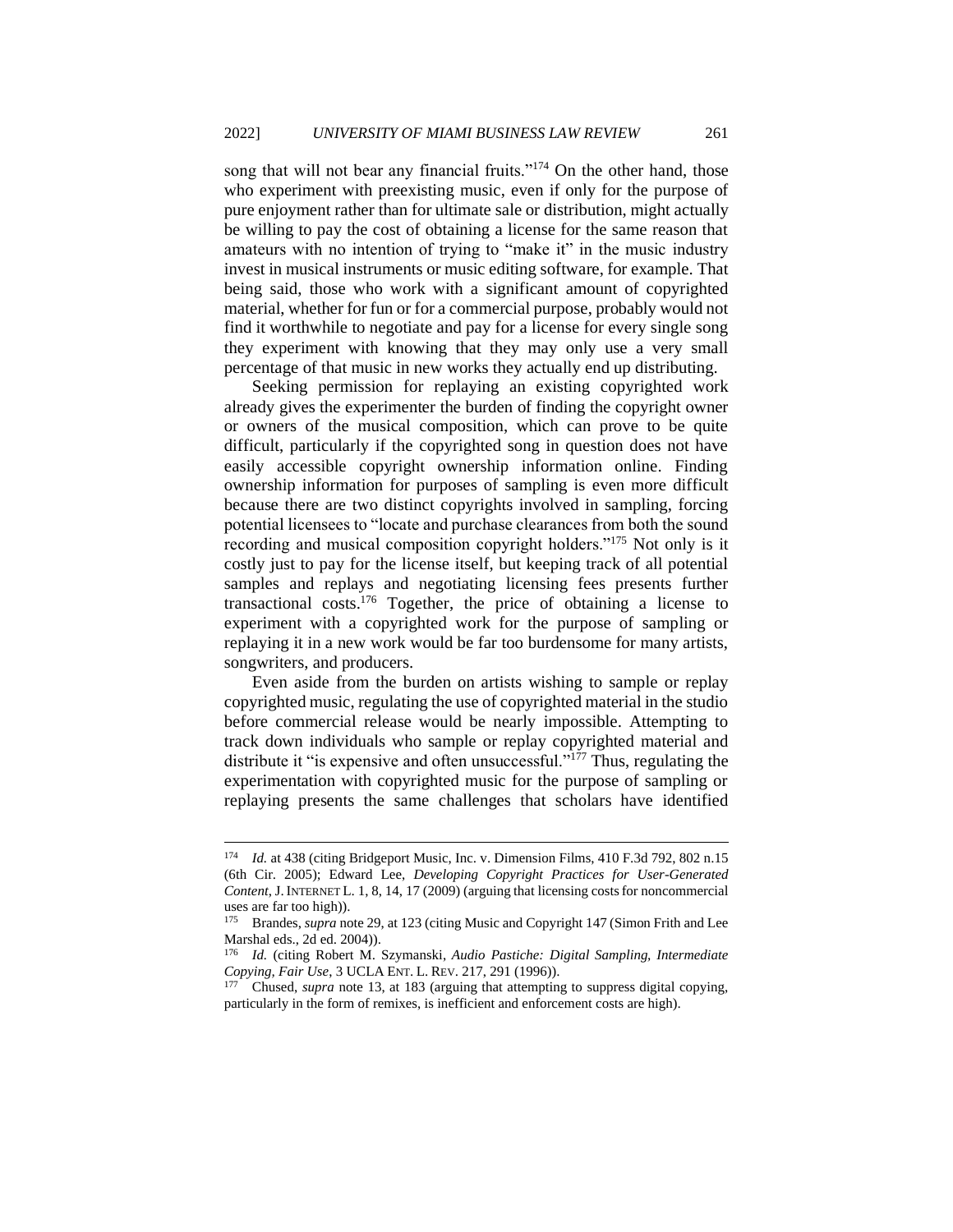regarding the regulation of mashups and remixes that use copyrighted material: "Given the fact that anyone with a computer and the requisite software can create his very own mashup, regulating the creation of mashups seems like an insurmountable challenge."<sup>178</sup> One of the only instances in which a requirement to license samples or replays for experimentation could be adequately enforced would be those similar to the circumstances in *Chapman* in which a copyright holder only knows about a use because an artist, in good faith, requested a license to use it. And these situations, one could argue, are the least of concern regarding an imposition on copyright holders' exclusive rights, as the copyright holder has the power to deny a license and has been put on notice in the event that the potential licensee moves forward with releasing sampled or replayed music without a license.

If experimenting with copyrighted music—whether for pre- or noncommercial use—did not constitute fair use, the sheer scale of activity is "so enormous that it is unstoppable."<sup>179</sup> Because artists' level of access to copyrighted music is so great and the "widespread cultural sensibility that we all have the *right* to freely use significant amounts of copyrighted work . . . and cleverly manipulate copyrighted materials," it does not seem practical to attempt to "cabin the extent to which creative people [feel] free to use copyrighted materials in their work," particularly if those uses do not lead to a commercially released work that could actually harm the market for the original copyrighted song.<sup>180</sup>

Giving copyright holders of musical works the ability to deny permission to experiment with their work is contrary to the goals of copyright law, as it would do little to actually prevent the distribution of unlicensed derivative works and has no impact on the copyright holder's own exploitation of the work.<sup>181</sup> A copyright owner's loss of control of their work when artists experiment with it should not be a concern when the standard practice in the music industry is to seek permission before commercially releasing a new work that incorporates preexisting copyrighted work. Although licensing—and thus obtaining permission from a copyright owner to use a copyrighted work in a commercially released new derivative work—is a functioning part of the music industry, the practice should be limited to instances where an artist's sampled work is ready to be commercially exploited or distributed in a way that no longer constitutes fair use.<sup>182</sup> It is only appropriate to force artists to comply with

<sup>&</sup>lt;sup>178</sup> Harper, *supra* note 11, at 438.<br> $\frac{179}{266}$  See Chused, *supra* note 13, at

<sup>&</sup>lt;sup>179</sup> *See* Chused, *supra* note 13, at 181.

 $\frac{180}{181}$  *Id.* at 180.

See *id.* at 203.

<sup>182</sup> Some argue that the way in which music licensing functions today—requiring a license for basically any borrowing or copying for commercial use—is a direct result of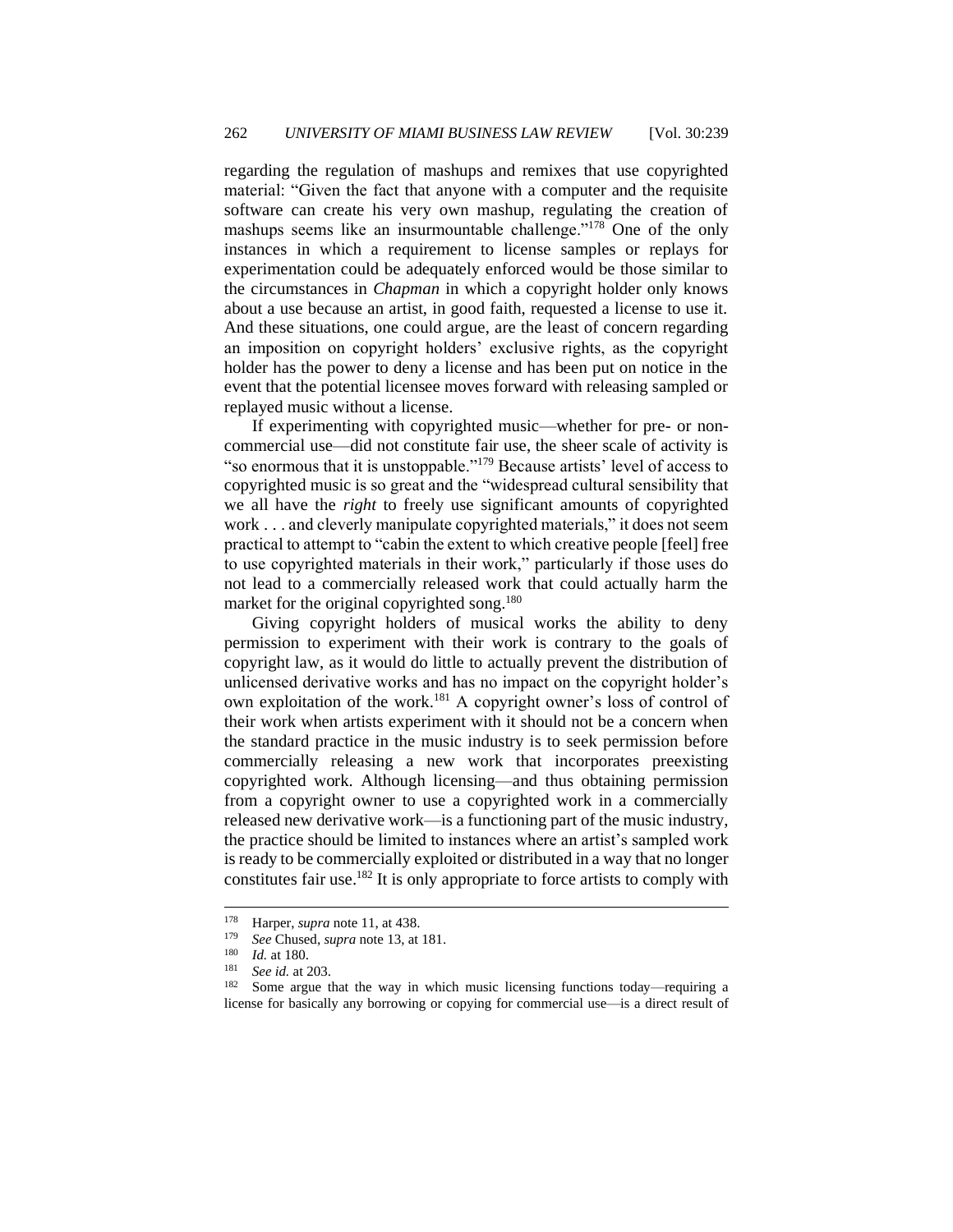the considerable burdens of the music licensing process once they have experimented with copyrighted material to the extent that they are ready to seek a license for permission to commercially release the new work. When a copyright holder's exclusive rights are "used more as a weapon than as a tool of innovation," copyright law is not doing its job.<sup>183</sup>

# <span id="page-25-0"></span>*B. Fair Use, Creativity, and Innovation*

It is "universally agreed" that the promotion of creativity is at the core of copyright law's purpose.<sup>184</sup> The enforcement of copyright law, therefore, must seek to encourage creativity rather than stifle it. The fair use doctrine, which has been applied to a wide variety of situations since its inception, is necessary to the copyright regime's purpose of encouraging innovation and creativity.<sup>185</sup> It is especially vital in "balancing the rights of current artists and the rights of future artists" so that when a use "facilitate[s] the progress of the arts," a future artist can reference, employ, and develop the works of previous ones.<sup>186</sup>

The fair use limitation plays a fundamental role in the development of creativity and innovation in the music industry. If an infringing use is not harmful to an artist and it functions to enable the progression of the arts in some way, it should be considered fair.<sup>187</sup> Use of copyrighted works for the purpose of experimentation with the intent to obtain a license, as *Chapman* indicates, does just that.<sup>188</sup>

If the fair use doctrine had not been interpreted the way it was by the court in *Chapman*, copyright law would, to a great extent, "inhibit the creation of works of art and the advancement of art at all" which is "directly contrary to the fundamental purpose of copyright law."<sup>189</sup> In fact, the "concept of stifling creativity" came from early courts' rationale for using the fair use defense "to allow certain creative uses of works which

<sup>&</sup>quot;risk-averse" individuals who prefer to license their use of copyrighted work just in case, which has led to an expansion of copyright's reach inadvertently, creating a copyright regime that values compensation to copyright owners over innovation and creativity. *See* James Gibson, *Risk Aversion and Rights Accretion in Intellectual Property Law*, 116 YALE L.J. 882, 889 (2007). This argument, while interesting, falls outside the scope of this Note. <sup>183</sup> *See* Evans, *supra* note 64, at 904 (suggesting that *Bridgeport* should be overturned in

favor of allowing unlicensed uses of sampling in some circumstances).

<sup>184</sup> Julie E. Cohen, *Creativity and Culture in Copyright Theory*, 40 U.C. DAVIS L. REV. 1151, 1151 (2007).<br> $185 \text{ kg}$  J avaluate

<sup>185</sup> *See* Leval, *supra* note 60, at 1110.

<sup>&</sup>lt;sup>186</sup> Pote, *supra* note 18, at 669.<br><sup>187</sup> See id at 687 (citing 17 U.S.

<sup>187</sup> *See id.* at 687 (citing 17 U.S.C. § 107)).

<sup>188</sup> Chapman v. Maraj, No. 2:18-cv-09088, 11 (C.D. Cal. Sept. 16, 2020).

<sup>189</sup> *See* Pote, *supra* note 18, at 651 (citing Noah Balch, *The Grey Note*, 24 REV. LITIG. 581, 603 (2005)).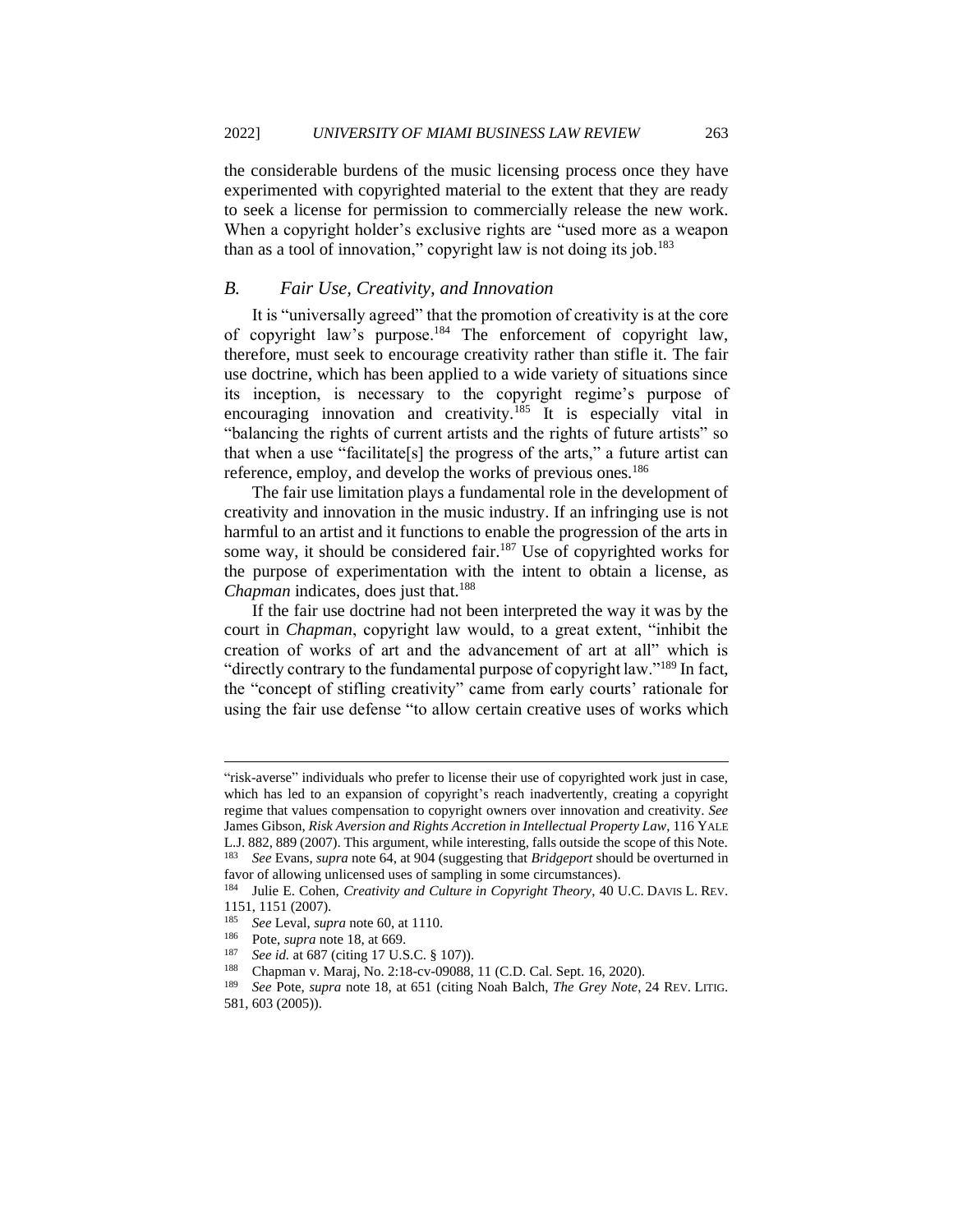copyright law did not technically permit."<sup>190</sup> Thus, the idea that there are some infringements of copyright law that should be allowed because they encourage innovation and foster creativity is central to the notion of fair use. As many proponents of a flexible fair use standard argue, copyright law "should demonstrate flexibility and adaptation" to innovation, and a fair use interpretation that limits the ability to innovate "contradict[s] the purpose of copyright law: a stifling of music, culture, and creativity."<sup>191</sup>

Creative works are "important components of collective cultural landscapes," and those who wish to contribute to the progression of culture "must engage with what is already there."<sup>192</sup> Referencing, building upon, and using copyrighted works is quite prevalent in the music industry, and, "in order for art to advance, artists must be able to build off of previous works, to some extent."<sup>193</sup> And, "[t]he pervasive nature of borrowing in music suggests that more careful consideration needs to be given to the extent to which copying and borrowing have been, and can be, a source of innovation within music."<sup>194</sup> If experimentation were policed to the extent suggested by Chapman in this case, artists would be discouraged from referencing preexisting copyrighted material which, in turn, would stifle the progress of creativity and the development of the arts. Many have argued that "overly rigid control of access to and manipulation of cultural goods stifles artistic and cultural innovation," creating what some have deemed a "permission culture."<sup>195</sup> And in such a world, "[t]he opportunity to create and transform becomes weakened."<sup>196</sup> Thus, permission should only be required when an artist's use of copyrighted material impedes a copyright holder's ability to exploit the work being used. The fair use limitation is, therefore, an important mechanism in balancing the interests of artists in using preexisting work when the use contributes to the advancement of the arts with the interests of the work's copyright holder in receiving the appropriate reward for the creation of their work in the market.<sup>197</sup>

If the *Chapman* court had held differently—that Minaj's use of Chapman's composition was not fair and thus infringing experimentation and innovation in the music industry would be severely

 $\frac{190}{191}$  *Id.* at 651.

<sup>191</sup> Golosker, *supra* note 64, at 400 (reasoning that interpreting the fair use doctrine to *not* cover mash-ups would be contradictory to the purpose of copyright law).

<sup>&</sup>lt;sup>192</sup> Cohen, *supra* note 184, at 1202.<br><sup>193</sup> Pote *supra* note 18, at 652

<sup>&</sup>lt;sup>193</sup> Pote, *supra* note 18, at 652.

<sup>&</sup>lt;sup>194</sup> Olufunmilayo, *supra* note 2, at 547.<br><sup>195</sup> Coben, *supra* note 184, at 1193.

<sup>&</sup>lt;sup>195</sup> Cohen, *supra* note 184, at 1193.<br><sup>196</sup> Hart, *supra* note 44, at 846 (quo)

<sup>196</sup> Hart, *supra* note 44, at 846 (quoting Lawrence Lessig, *Free Culture: How Big Media Uses Technology and the Law to Lock Down and Control Creativity* 19 (2004)).

<sup>197</sup> 17 U.S.C. § 107.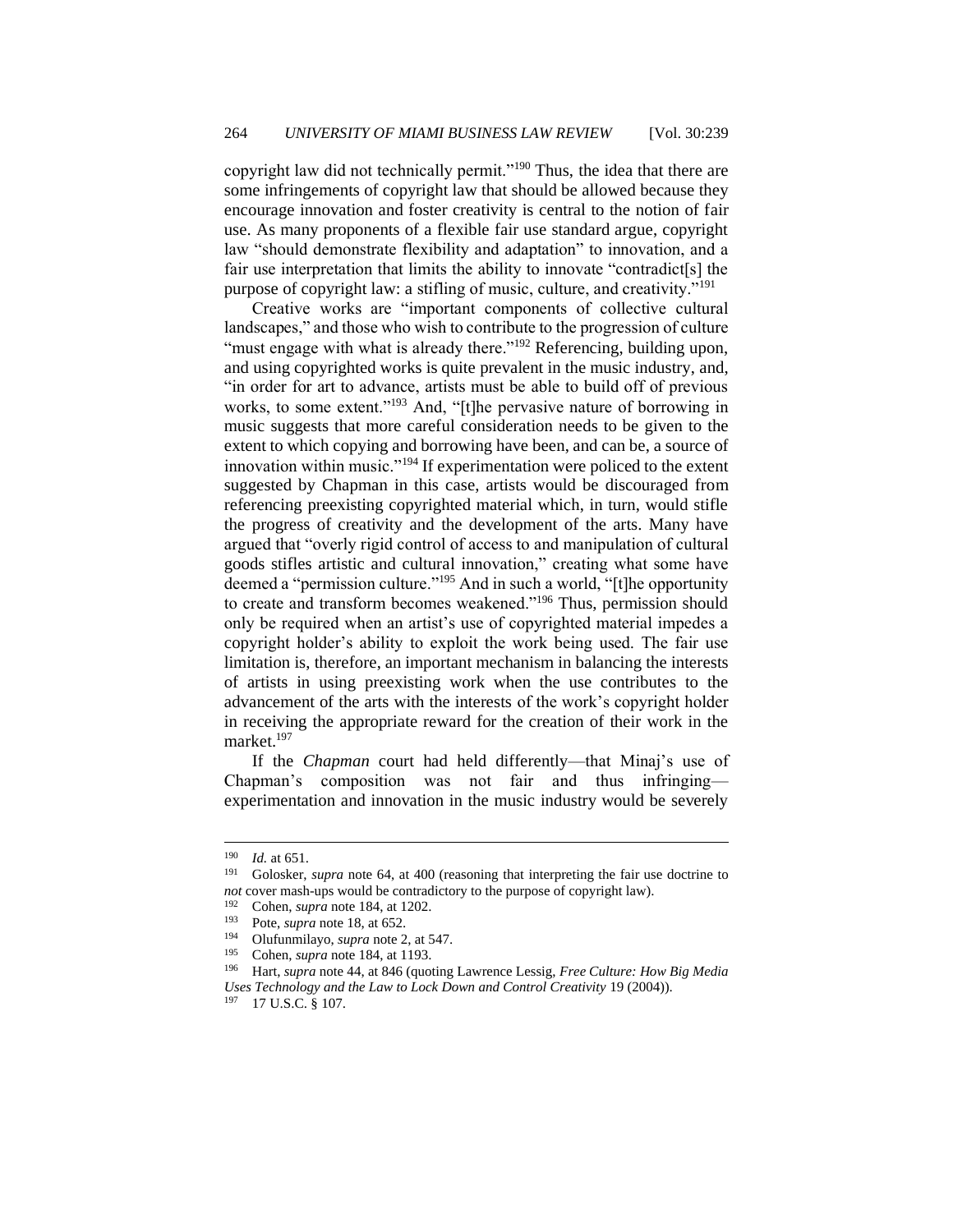thwarted. Notably, the holding would have essentially suggested that anyone sampling or replaying songs at home for noncommercial purposes could be liable for copyright infringement.<sup>198</sup> Such a holding would not have furthered the goals of copyright. In fact, it would have gone far beyond the purpose of copyright law, unnecessarily tipping the delicate balance in favor of the interests of copyright owners and against the general public in accessing new music and promoting innovation in the industry. Instead of providing copyright holders with the appropriate level of exclusive right over the use of their works, the copyright regime for which Chapman argued would give copyright holders absolute and unequivocal control over the use of their work, even in instances when the use does utterly no harm to the copyright holder.

The purpose of the fair use exception is "to protect existing work from misappropriation while not hindering the introduction of new works to the public."<sup>199</sup> Derivative works that are not yet commercially accessible and are merely created with the intention of obtaining permission from the original copyright owner do not threaten the market for the original work, thus they do not infringe upon the original copyright owner's exclusive rights. Prohibiting experimentation with existing copyrighted material would considerably hinder the introduction of new works to the public, as artists would be discouraged from performing any referential activity in the creation of new music for fear of legal repercussions. Preventing artists from fully engaging in the creative process threatens the progress of science<sup>200</sup>—the cornerstone of copyright law, as stated in the Constitution.<sup>201</sup>

The threat of being liable for copyright infringement in this context, however, is insignificant without the original copyright holder's awareness of the use: "[T]he borrower's awareness that something has been borrowed" affects whether or not there is a licensing issue. Gibson, *supra* note 182, at 904. In *Chapman*, if Minaj's song had not been leaked, Chapman may not have sued Minaj for infringement even though she was fully aware of Minaj's intention to use her song due to Minaj's excessive licensing requests because the song never moved from creation to distribution (though this was complicated by the issue of the radio leak).

<sup>199</sup> Cynthia M. Cimino, *Fair Use in the Digital Age: Are We Playing Fair?*, 4 TUL. J. TECH. & INTELL. PROP. 203, 220 (2002) (citing Ruth Okediji, *Givers, Takers, and Other Kinds of Users: A Fair Use Doctrine for Cyberspace*, 53 FLA. L. REV. 107, 146 (2001)).

<sup>&</sup>lt;sup>200</sup> Note that the term "science" in the Progress Clause has been interpreted a number of ways, but modern interpretations generally define it as "artistic creativity." *See* Twentieth Century Music Corp. v. Aiken, 422 U.S. 151, 156 (1975).

<sup>201</sup> *See* U.S. CONST. art. I, § 8, cl. 8.